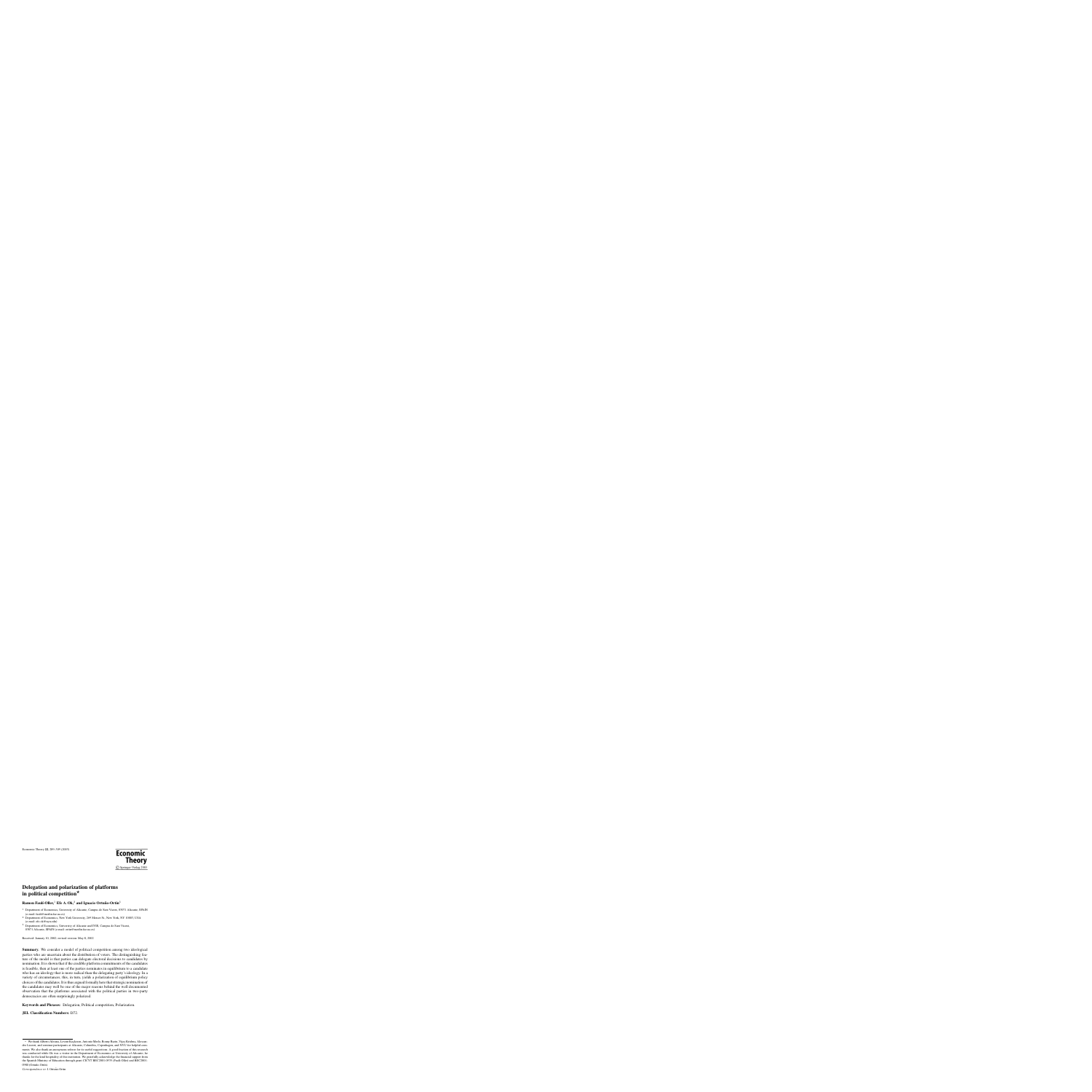# **1 Introduction**

It is now widely recognized that in two-party political systems the proposed policies need not converge to the ideal policy of the median voter. If parties care not only about winning the elections but also about the implemented policies, and there is uncertainty about the distribution of voters, the equilibrium strategies may well dictate that each party propose a different policy. Some even argue that not only are the proposals different from the median voter's ideal policy, but they are also somewhat polarized. Indeed, a considerable fraction of the presidential candidates in the US are often claimed to be more radical than most members of their parties.<sup>1</sup>

There are several alternative explanations of polarized politics. In particular, in an influential set of works, Alesina and Rosenthal [1],[2],[3], advance an argument based on the incentives created by the "checks and balances" of the American political system. They take the view that due to these "checks and balances" the implemented policy is a compromise between the president and the Congress, and this, in turn, gives each party an incentive to choose a radical policy. Since the final policy will be in between the policies proposed by the parties (assuming that one party wins the presidency and the other the Congress), it is in the interest of a party to choose a radical policy to "move" the final policy in its desired direction.<sup>2</sup>

Of course, it makes sense to talk about more or less polarized proposals only when parties can make credible commitments to their proposals. The situation considered by Alesina and Rosenthal [1],[2], is one in which such commitment does not exist so that the proposal of a party coincides with its ideal policy. The "checks and balances" still moderate the final policy but through the strategic actions of the voters, *not the parties*. An interesting way to complement this sort of an investigation is, therefore, to consider the possibility that parties choose their candidates in a strategic way while the individuals vote sincerely. This opens up strategic possibilities for a party due to the fact that the ideal policies of the candidates of a party need not be identical to that of the party. Thus, in this scenario the polarization of party platforms in the elections may arise through strategic nomination of the candidates by the parties.

In this paper we examine precisely this scenario, and try to understand if and when polarization of platforms obtains through the route of strategic delegation to the radicals. Put more concretely, our objective is to understand if there is any room for political parties to nominate their candidates to influence the electoral strategy

<sup>1</sup> Poole and Rosenthal [19] provides some empirical evidence showing that the political view of candidates is often more radical than the average one within their own parties. It appears that parties nominate radical candidates in actuality, who are then associated with radical policies. See Alesina and Rosenthal [1] for more on this.

<sup>&</sup>lt;sup>2</sup> There are of course other explanations. Feddersen [9] provides a costly voting model that explores the connection between voter participation and policy polarization. Baron [5] considers the effect of lobbying in a model where parties seek to maximize the probability of winning. He shows that in equilibrium policies will be polarized because parties have incentives to propose extreme policies in order to please the lobby group. Ortuño-Ortin [17] provides a simple model without legislature in which the implemented policy is a compromise between the two distinct policy proposals. In a similar vein with Alesina and Rosenthal [3], Ghosh [13] shows that the possibility of post-election bargaining may lead to pre-election policy extremism. Radical platforms can be also seen as the result of the greater weight extreme members have in the party's decision process.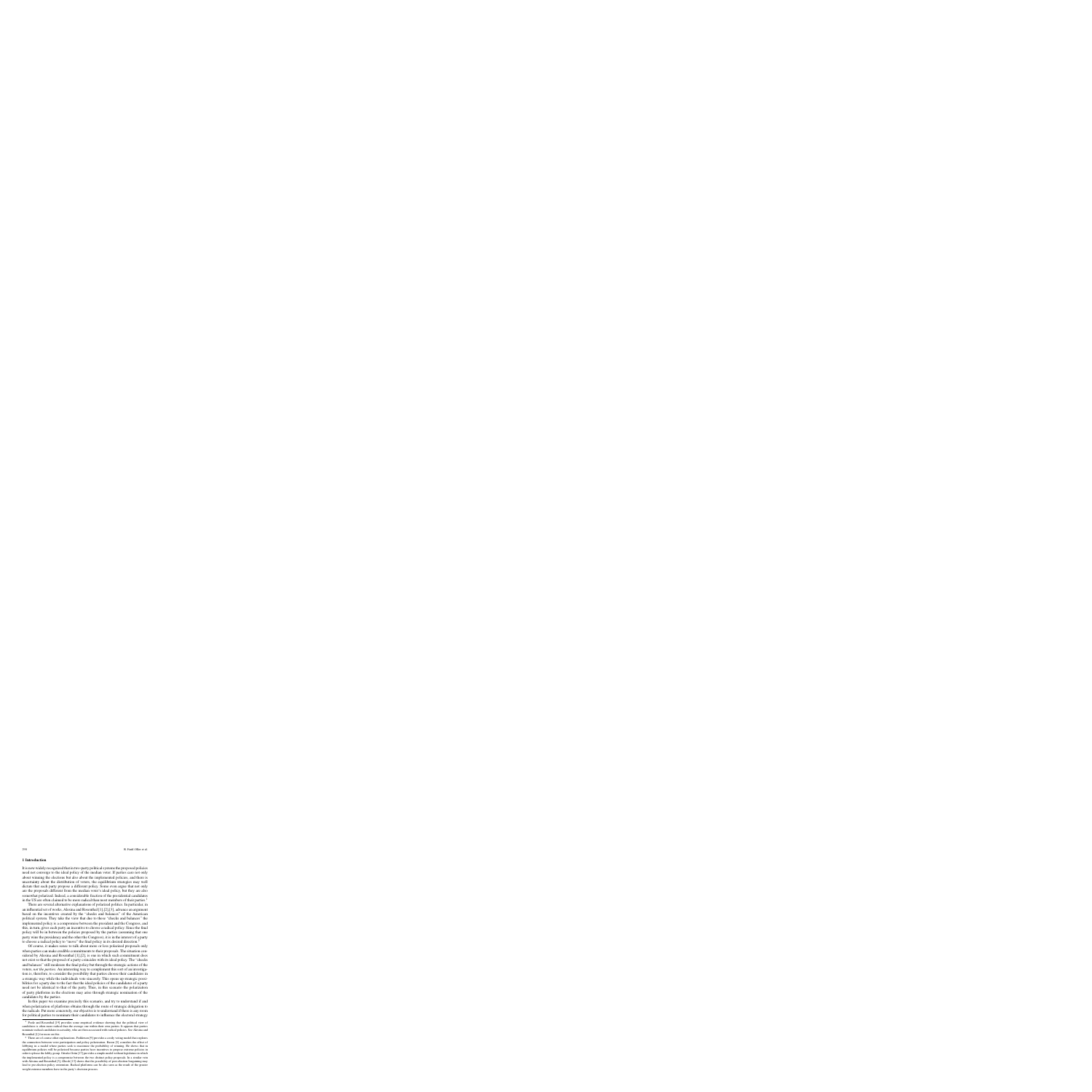of the other party. This view sees the electoral process in itself as a mechanism resembling the "checks and balances," but one that operates prior to the elections.

We consider a largely standard model in which the policy space is unidimensional and there is uncertainty about the distribution of voters' preferences. There are two ideological parties who would like to see their respective ideal policies implemented, but they need to first obtain the approval of the majority of voters. Given the surrounding uncertainty, both parties aim to maximize their expected utility. In each party there is a set of potential ideological candidates which contains radicals and moderate types. A radical (moderate) candidate has a more (less) extreme ideal policy than the one associated with the party. In the first stage each party nominates (simultaneously) its candidate. In the second stage candidates make credible policy proposals. In the third stage voters vote and the winning candidate implements its announced proposal. Our main result states that, under fairly general assumptions, it cannot be the case that both parties delegate on moderate candidates in equilibrium: *At least one of the candidates must be more radical than its party*. <sup>3</sup> In turn, the platform declarations of the nominated candidates may or may not be more polarized than the platforms without delegation. Thus the model is consistent with the often advanced view that the platforms adopted during the elections by otherwise radical candidates may well be quite close to each other.4 Interestingly, however, this situation obtains only when one of the nominated candidates is radical and the other is moderate. The model maintains that when both of the parties choose to nominate radical candidates, then the associated equilibrium platforms must be more polarized than the platforms without delegation.

The main thesis of this paper may then be stated succinctly as follows: To the extent that the nature of the political institutions maintain the feasibility of credible platform commitments of the candidates, the political parties would have strong strategic incentives to delegate to radical candidates. What is more, in such circumstances, the nominated candidates would instigate more polarized platforms than that would obtain in the absence of candidate delegation.<sup>5</sup>

As a passing remark, we note that our results are in concert with the empirical evidence on the ideological position of the 1876–1988 US presidential candidates reported in Alesina and Rosenthal [1] who compare the Poole and Rosenthal [18] estimates of the liberal-conservative position of US presidential candidates to the mean and one standard deviation position for the Senate. If we identify "radical" candidates as the ones with an ideological position outside the  $\pm$  one standard devi-

<sup>&</sup>lt;sup>3</sup> This conforms well with the factual observation made by Alesina and Rosenthal [1, p. 36]: "What is striking is not just that presidential candidates [who served in the Congress], including the succesful ones, were distant from the overall median [of the Congress] in many cases, but they often represented relatively extreme positions *within their own parties*."

<sup>4</sup> See Calvert [7] and Alesina and Rosenthal [3].

<sup>5</sup> One key assumption here is that the true type of the candidates are observable by the voters. While this is surely a penetrating postulate, it appears quite realistic in the context of political competition where the identities of the potential candidates in the elections are almost always exposed to the public far before the actual nomination/primaries stage. Consequently, the usual arguments made against the assumption of observability of contracts in the literature on strategic delegation do not really apply to the present context. This, in our view, renders the investigation of the influence of strategic nomination of candidates on the electoral process even more relevant.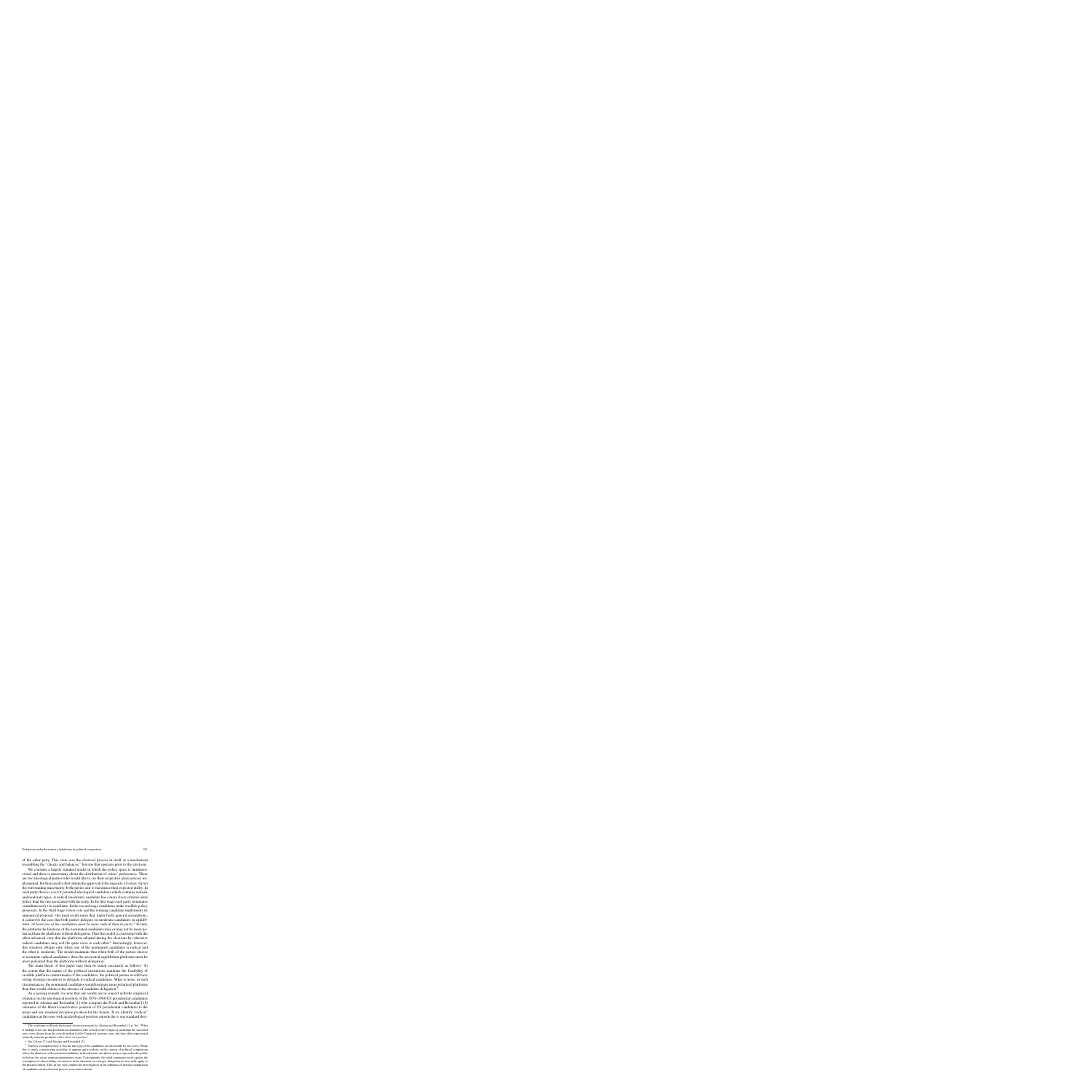ation band, then the election in 1900, with McKinley and Bryan as the candidates, is the only case in which both candidates are moderate. In the rest of the cases at least one (but often not both) of the candidates is found to be radical.<sup>6</sup> It is important to notice that, as mentioned above, there are alternative models that can explain the existence of radical candidates. Most of these models, however, do not provide a satisfactory explanation of why we observe equilibria in which one candidate is radical and the other candidate is moderate. By contrast, a major advantage of the present model is its ability to sustain such interesting asymmetric equilibria.

#### **2 The political delegation game**

We consider a standard spatial competition model in which the policy space is the interval [0, 1] and there is a continuum of agents. The agents are assumed to have euclidean preferences on the policy space. Put precisely, following Alesina and Rosenthal [2], we represent the preference relation of agent  $i \in [0,1]$  by a von Neumann-Morgenstern utility function  $u_i : [0, 1] \rightarrow \mathbf{R}$  given by

$$
u_i(z) := u(|z - i|),
$$

where  $u : [0, 1] \rightarrow \mathbf{R}$  is an arbitrary twice continuously differentiable function with  $u' < 0$  on  $(0, 1]$ ,  $u'' < 0$  and  $u'(0) = 0$ . It is clear that this specification endows each agent with "single-peaked" preferences, and allows us to identify them with their ideal policies.

We posit that there are two political parties,  $A$  and  $B$ , but depart from the standard Downsian model which envisages that the only motivation for the parties is the desire to win elections. Instead, we model the political parties here as "ideological" (or "policy-oriented") by treating each of them as an agent with preferences over the policy space (which may coincide, for instance, with that of the median or the average member of the party).<sup>7</sup>

As is almost exclusively done in the literature, and to distill the basic argument that we advance here to its simplest form, we ignore here the initial phase of the primaries. Thus, denoting the ideal policy of party  $A$  by  $z_A$ , we view the party  $A$  as possessing the utility function  $u_{z_A}$ . Similarly, party B has the ideal point  $z_B$  and the utility function  $u_{z_B}$ . Since we think of the party A as the "left" party and B as the "right" party, it is in the nature of things to assume that  $0 < z_A < z_B < 1$ .

In the standard one-stage formulation of the associated voting game, parties A and B simultaneously propose their policies, say,  $x$  and  $y$ , respectively. Given the proposal profile  $(x, y)$ , each agent votes for the proposal he likes the most.

<sup>6</sup> The Poole-Rosenthal estimates are available only for those candidates who served in the Congress. But as stated by Alesina and Rosenthal [1, p. 37], "... Even so, a casual observation of the candidates who had not served in the Congress would suggest that although Dewey, Eisenhower, and Carter were moderates, Stevenson, Dukakis, and Reagan were not. . . . moderate, middle-of-the-road politicians are underrepresented as presidential candidates. . . . The evidence is clear: even though, once selected, candidates must compete for the presidency in a general election, they fail to adopt convergent positions."

 $7$  This alternative model is proposed and extensively studied in the seminal contributions of Wittman [24],[25] and Calvert [7], and is adopted in a good number of recent papers (cf. Alesina and Rosenthal [2], [3] and Roemer [20], [21]).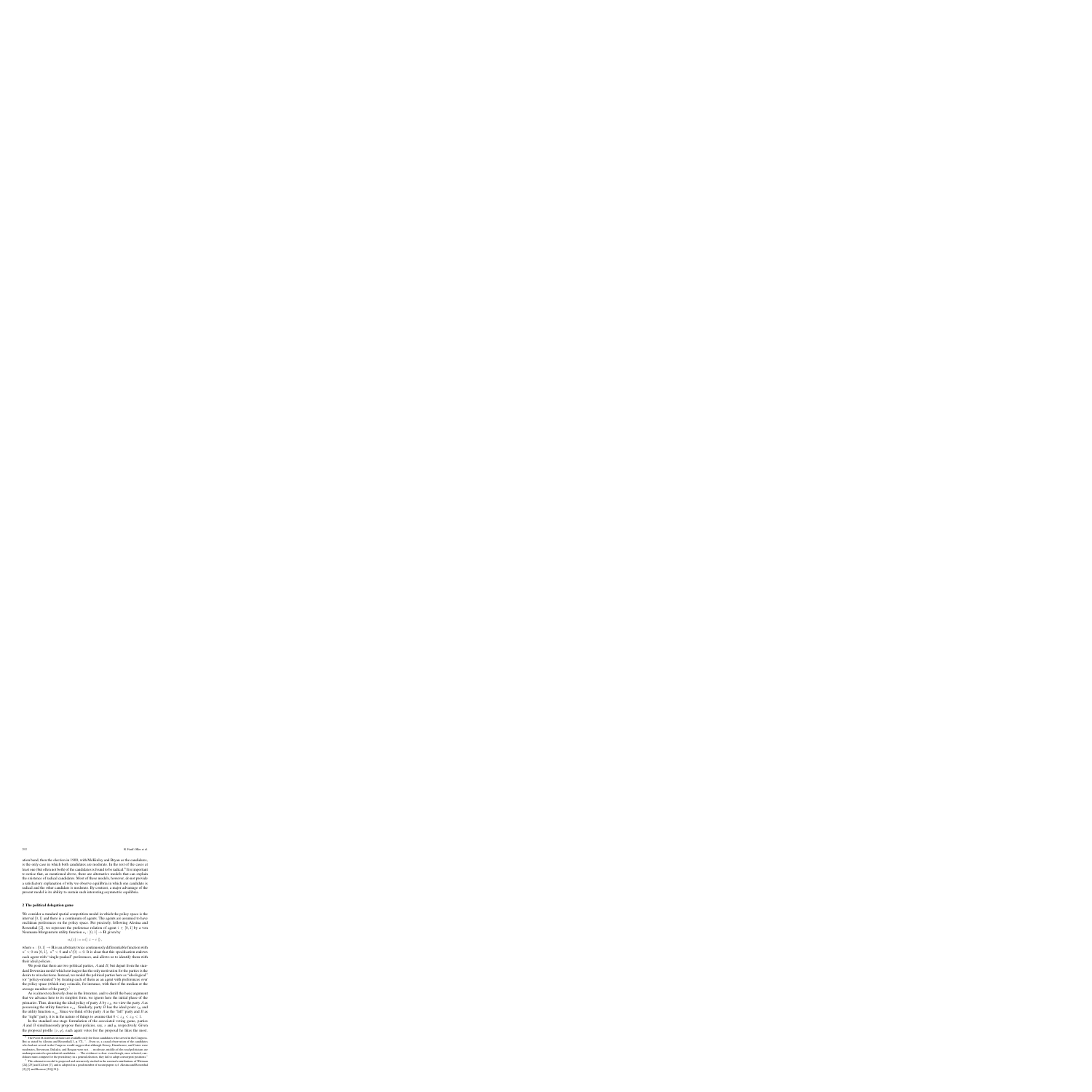Since agents have symmetric euclidean preferences, they vote for the one that is the closest to their ideal policies. The party that obtains more than half of the votes wins the election, and its proposed policy is then implemented. Ties are broken by a random draw (i.e., each party wins with probability 1/2 in the case of a tie in votes). Given that agents have "single-peaked" preferences,  $x$  is the winning proposal if  $u_m(x) > u_m(y)$ , where m is the median agent in the society.

Clearly, the only relevant information about the distribution of voters here is the value of m. If both parties know this value, the assumption that parties are ideological loses its significance, and in accordance with the median voter theorem, both parties propose in equilibrium the same policy which coincides with the ideal point of the median agent. However, here we shall make the more realistic assumption that there is uncertainty about the distribution of voters, or more precisely, about the value of the median type  $m$ . Consequently, in what follows, we treat  $m$  as a random variable the distribution of which is common knowledge for the involved parties. To simplify things at the onset, we shall assume initially that this random variable is distributed uniformly on  $[0, 1]$ . As will be demonstrated in the sequel (see Sect. 3.2), this distributional assumption can be substantially weakened without altering the basic message of the paper.

If parties propose  $(x, y)$ , the average policy

$$
x \| y := \frac{x+y}{2}
$$

acts as the cutoff point in that, while the agent with ideal policy  $x||y$  is indifferent between x and y, any agent with type lower than  $x||y$  prefers  $\min\{x, y\}$  over  $\max\{x, y\}$ . In this case, party A wins the election if  $x < y$  and  $x||y > m$ , or if  $x > y$  and  $x||y < m$ , while each party wins with probability  $1/2$  when  $x||y = m$ . Thus, given that  $m$  is uniformly distributed, the parties believe that, at the policy profile  $(x, y)$ , the probability that party A will win the election is given by

$$
\pi(x,y) := \begin{cases} x||y, & x < y \\ 1/2, & x = y \\ 1-x||y, & x > y \end{cases}.
$$

How does a party decide to propose a particular policy? Consider, for concreteness, party A. Since we have identified the ideology of this party with the preferences of an agent of type  $z_A$ , who perhaps is the median member of the party, it is somewhat reasonable to assume that this particular agent chooses  $x$ , the policy proposal. However, it might be in the interest of this agent to delegate this decision to a different agent, which will be referred to as a *candidate* for party A, in order to fare better in the elections against party  $B$ . While such a candidate is presumably a member of party A, she might nevertheless have an ideal policy different from  $z_A$ , and what is more, it is understood by everyone that this candidate herself will declare a policy proposal for the party. Thus, there is room for the party (acting as the delegator/principal) to strategize in its choice of a candidate (who will act as the delegatee/agent). In particular, it may choose to go for a *radical* candidate whose ideal policy a lies to the left of  $z_A$  (that is,  $a < z_A$ ), or it may delegate to a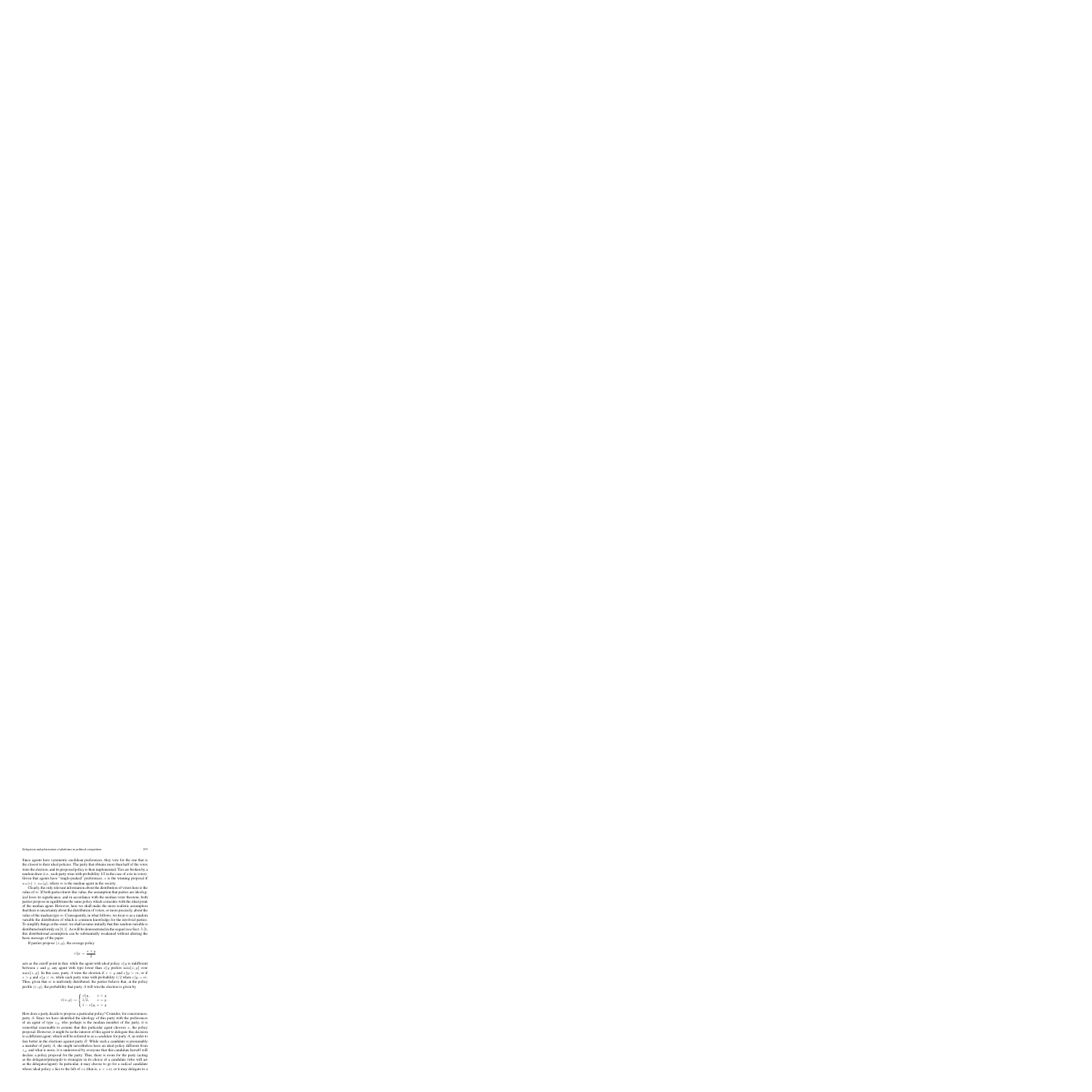*moderate* candidate with  $a \in (z_A, z_B]$ . (The case  $a = z_A$  can be interpreted as no strategic delegation taking place.)

Before proceeding any further, let us reemphasize the way in which the delegation takes place in the present model. We assume here that candidates are chosen through *nominations* by the party leader or a committee of a few party members (as in some European countries such as Italy), and *not through the primaries*. While it will eventually be very interesting to augment the present model with a model of primaries, the absence of a standard model in this regard and the complexity of the voting game we consider here make this task hardly routine.<sup>8</sup> To understand the basic effect of strategic delegation in the context of political competition, it seems reasonable at present to trivialize the primaries stage by considering candidates as "nominated by the party." While this admittedly falls short of providing a formal model of elections with primaries (a challenging objective in and of itself), it hopefully takes a step forward in this direction by providing a benchmark model of two-stage elections.

This formulation brings us very close to the literature on strategic delegation. It is then important to understand the information theoretic features of the present environment. After all, since Katz [14], it is well understood in this literature that the strategic delegation does not alter the equilibrium outcomes in simultaneous-move games if the contracts between the principals and the agents are not observable.<sup>9</sup> On the other hand, if the contracts are observable by all parties, various credible commitment opportunities arise for the principals, and this yields a significant alteration of the equilibrium that would have obtained in the absence of delegation. It is important to note that, in contrast to firm theory, there is reason to view the latter assumption as more suitable in our context. Indeed, it is hardly unreasonable to assume that the preferences of the party and the preferences of any potential candidate are, in effect, observable by the public. In the real world, the political candidates are almost always well-known public figures whose reputations are well established prior to the nomination stage. Thus it is without loss of much realism to posit that the true types of the candidates are observable by all the concerned parties. This, in turn, makes strategic considerations viable, and as we shall show subsequently, has quite striking implications regarding the identity of the chosen candidates.

To summarize, then, we model the political competition as a two-stage extensive game with complete information which we refer to as the *political delegation game*. In the first stage of the game the parties name simultaneously their candidates. The set of potential candidates for party  $A$  is that of all moderate and radical agents relative to the party ideal, i.e.,  $[0, z_B]$ . Similarly, the action space of party B is  $[z<sub>A</sub>, 1]$ . In the second stage of the game, the candidates choose (again simultane-

<sup>8</sup> As noted by Alesina and Rosenthal [1, Sect. 2.7], the issues regarding primaries are quite complicated due to the facts that these often take place in different dates in different states. Furthermore, direct primary election laws differ significantly from state to state, and different systems are likely to have markedly different strategic implications. See, Gerber and Morton [12] for an overall view of the issues at hand.

<sup>&</sup>lt;sup>9</sup> This is not, however, necessarily the case when the original games played by the principals/parties have a sequential structure. See Fershtman and Kalai [11] and Kockesen and Ok [15].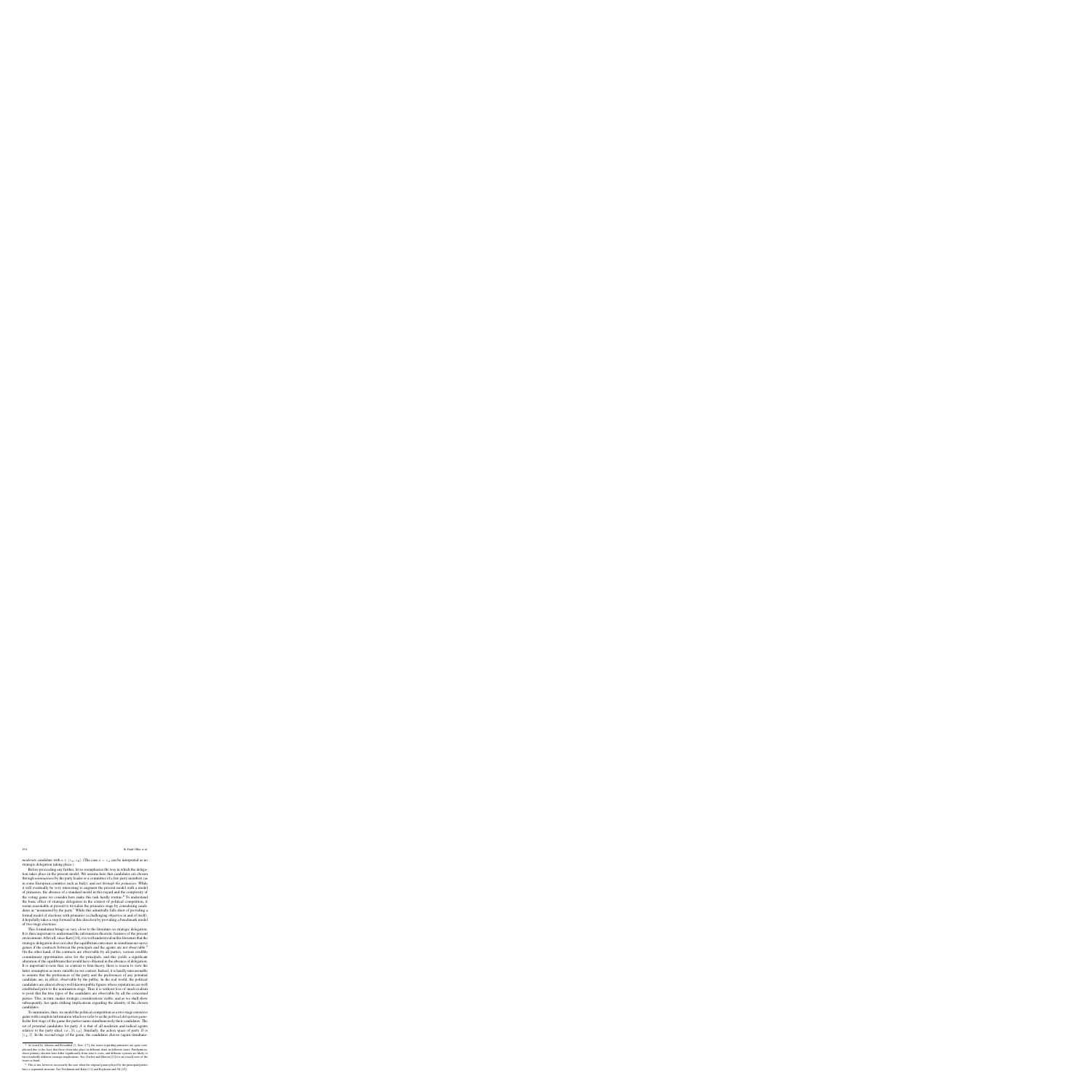ously) their policy proposals, and the population vote sincerely over these policies knowing that the winning party will implement its announced proposal (the credible commitments scenario). As noted in the previous section, the question that we are interested in here is if it is beneficial for the parties to choose radical candidates to represent them in the elections.

To make things more precise, let us begin with analyzing the second stage game played by the chosen candidates. The expected utility for candidate  $t$  at the proposal profile  $(x, y)$  is given by the function  $U_t : [0, 1]^2 \to \mathbf{R}$  as

$$
U_t(x,y) := \pi(x,y) u_t(x) + (1 - \pi(x,y)) u_t(y), \quad t = a, b.
$$
 (1)

Thus, the candidate game played between the candidates  $a$  and  $b$  is defined formally as

$$
G(a, b) := ([0, 1], U_t)_{t=a, b}.
$$

(This formulation is identical to the one suggested by, say, Wittman [25], and is largely standard.) A Nash equilibrium of  $G(a, b)$  is called a *candidate equilibrium*, and the set of all such equilibria is denoted as  $\mathcal{N}(a, b)$ . A generic element of  $\mathcal{N}(a, b)$ is in turn written as  $(x(a, b), y(a, b))$ .

Party A can nominate any candidate in  $[0, z_B]$  and party B any candidate in [ $z_A$ , 1]. Take an arbitrary candidate profile  $(a, b) \in [0, z_B] \times [z_A, 1]$ , and consider an equilibrium profile  $(x(a, b), y(a, b))$  in  $\mathcal{N}(a, b)$ . We define

$$
\Pi(a,b) := \pi(x(a,b), y(a,b))
$$

which stands for the probability that the candidate of party  $A$  will win the elections if the path of play has it that A chooses  $a, B$  chooses  $b$ , and the equilibrium  $(x(a, b), y(a, b))$  is played in the second stage of the game. In turn, the expected utility of party  $T$  at this history is found as

$$
V_T(a,b) := \Pi(a,b)u_{z_T}(x(a,b)) + (1 - \Pi(a,b))u_{z_T}(y(a,b)), \ T = A, B.
$$
 (2)

We then say that  $(a^*, b^*)$  is a *party equilibrium*, if

$$
V_A(a^*, b^*) \ge V_A(a, b^*) \text{ and}
$$
  
\n
$$
V_B(a^*, b^*) \ge V_B(a^*, b) \text{ for all } (a, b) \in [0, z_B] \times [z_A, 1].
$$

Clearly,  $(a^*, b^*)$  and  $(x(a, b), y(a, b))_{(a, b) \in [0, z_B] \times [z_A, 1]}$  can together be thought of as a subgame perfect equilibrium of the political delegation game described above.

As for the rationality demands of the candidate and party equilibria described above, one major difficulty is the possibility of multiple candidate equilibria, which gives rise to the well known coordination problems. Moreover, this possibility complicates the subsequent analysis significantly. It will thus be useful here to introduce an assumption on the primitives of the model that will get rid of this difficulty. Fortunately, there is a somewhat natural way of doing this in our framework.

[**A1**].  $\frac{u''}{u'}$  is strictly decreasing on [0, 1].

To understand the conceptual basis of this assumption, consider two candidates  $a < a'$  and two policies x and y with  $a < a' < x < y$ . Now consider any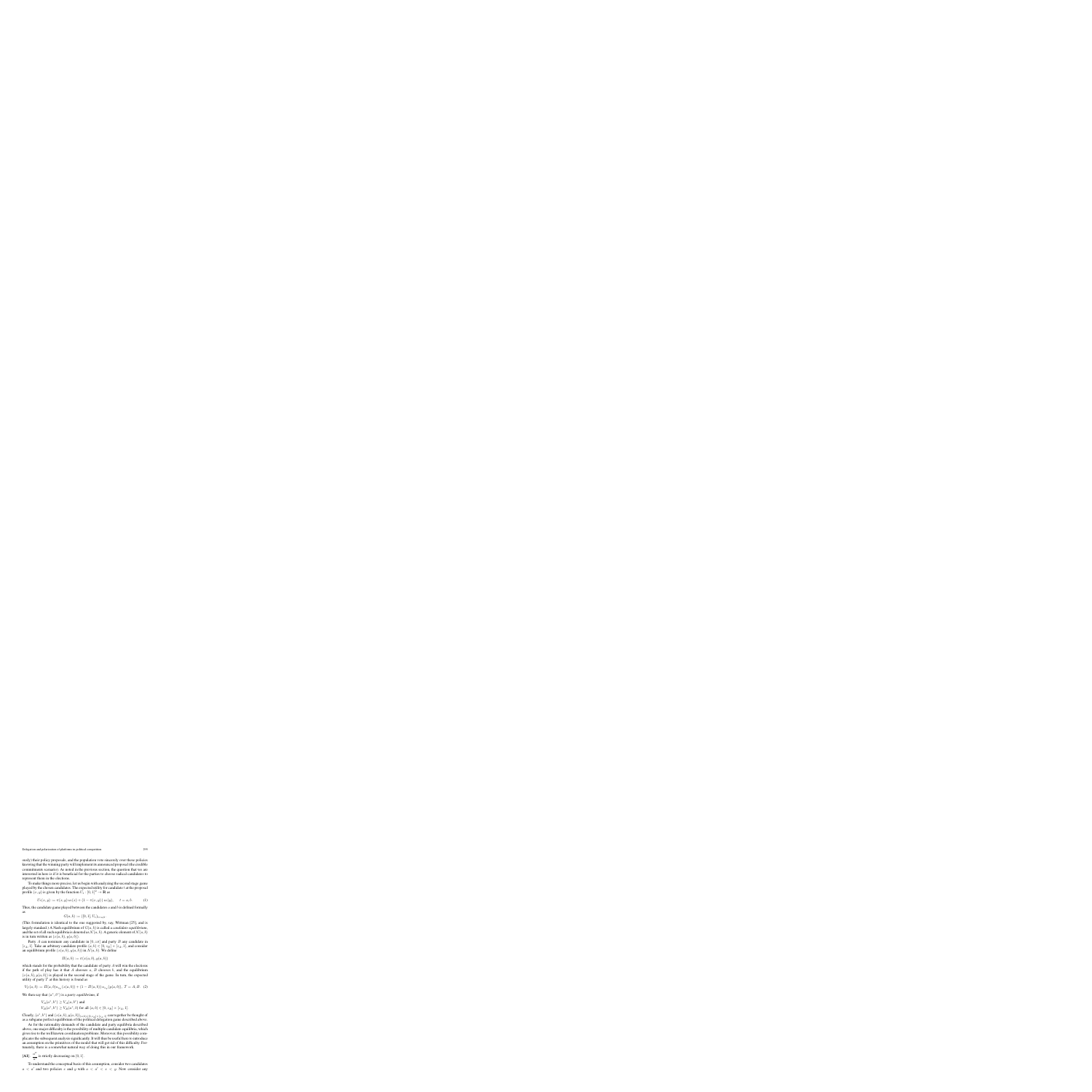lottery on the policies  $x$  and  $y$  in which both policies may be adopted with positive probability. By continuity of the preferences, there must exist a certainty equivalent of this lottery, say  $z \in (x, y)$ , for candidate  $a'$ ; that is,  $a'$  is indifferent between the said lottery on  $\{x, y\}$  and the sure bet z. How about the candidate a? If [A1] holds, then this candidate is not indifferent between these lotteries; (s)he prefers the nondegenerate lottery to the sure bet  $z$ . So, in a clear sense, candidate  $a$  is less afraid of losing the elections. That is, in the trade-off between probability of victory and its proposed policy,  $a$  puts less weight on victory than candidate  $a'$ . Therefore, a will choose a platform closer to its ideal point even though this increases the probability of losing the election**.** 10

The conceptual upshot here is that, given the platform of her competitor, a radical candidate is more "rigid" on her views so that she is more uncompromising than a more moderate candidate (in particular his/her own party). Interestingly, various versions of this view has already been advanced in the literature. For instance, the recent work of Blomberg and Harrington [6] focus on the beliefs of the agents, and show that radical members of the U.S. Congress tend to be rigid whereas moderates tend to be more flexible. This is precisely the implication of [A1] in the present context in which the focus is on the utility functions of agents as opposed to their beliefs.

Assumption [A1] turns out to be a very useful postulate for the present framework for, in addition to its appealing conceptual basis, it endows the model with a technical structure powerful enough to deliver a number of interesting formal results. Foremost, this property alone entails the existence and uniqueness of the candidate equilibrium.

**Lemma 1.** *For any*  $0 \le a \le b \le 1$ , *there exists a candidate equilibrium*  $(x^*, y^*) \in$  $\mathcal{N}(a, b)$ , and we have  $a < x^* < y^* < b$  for any such equilibrium. Furthermore, if [A1] *holds, the candidate equilibrium of*  $G(a, b)$  *is unique.* 

This fact shows that the candidate game  $G(a, b)$  is quite well-behaved with regard to the existence and uniqueness of its equilibria. Unfortunately, the same cannot be said for the political delegation game in general. Indeed, this game is an infinite extensive game with imperfect information (due to the simultaneity of moves in the candidate game), and as is long known in game theory, it is quite difficult to find primitive conditions for such games that guarantee the existence of equilibria. Nevertheless, as we shall show below, it is still possible to identify the properties of *arbitrary* equilibria of our political delegation game, when at least one such equilibrium exists.

<sup>&</sup>lt;sup>10</sup> Notice that [A1] imposes that the absolute degree of risk aversion of the function  $u$  is strictly increasing. While this may seem puzzling at first, we stress that  $u$  is not defined on wealth as in most economic scenarios, where the opposite assumption is commonly maintained.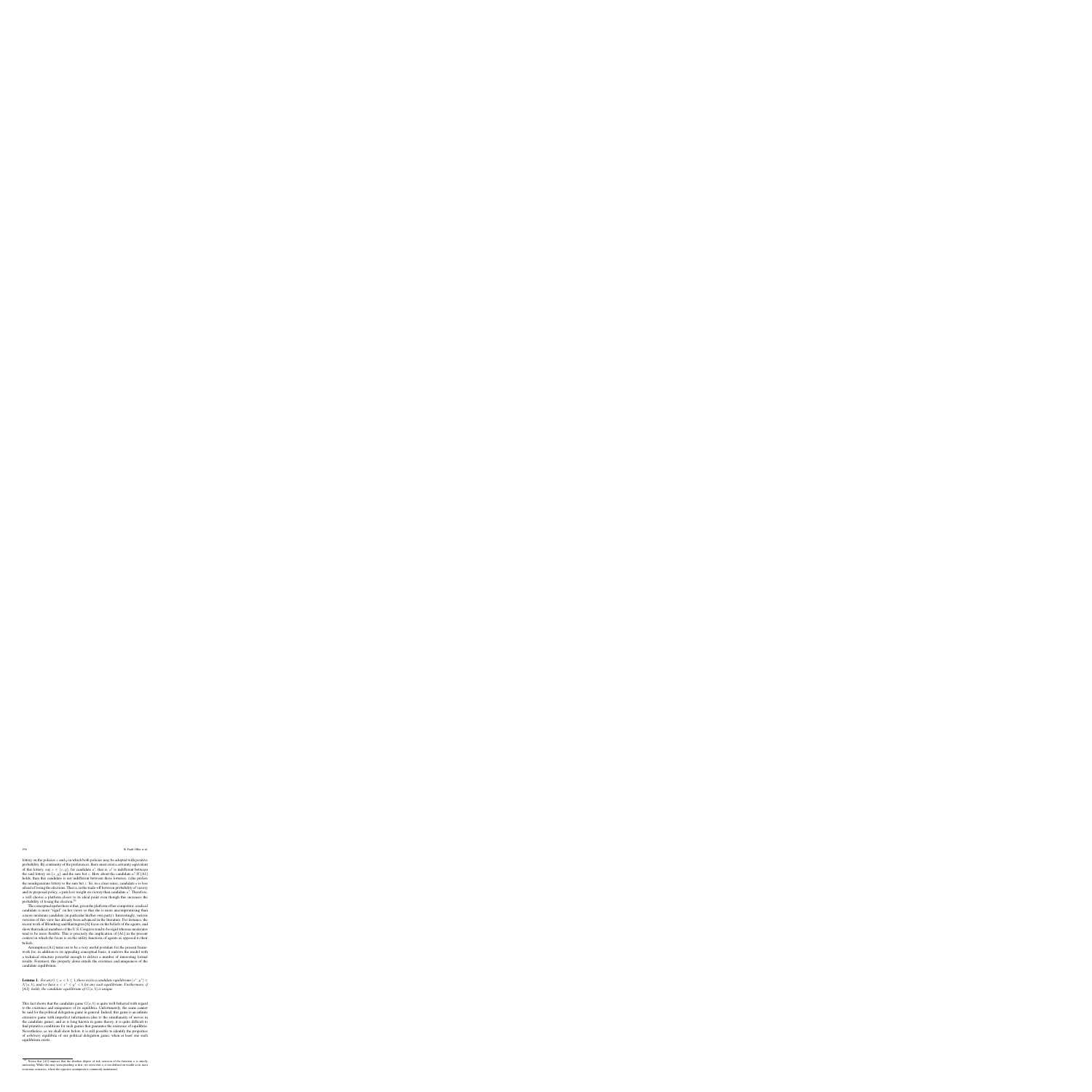## **3 Main results**

### *3.1 Two-sided radical delegation*

What will be the structure of equilibrium candidate nominations of each party in the political delegation game described above? Given the actions of others, nominating a moderate candidate will increase the chances of winning the election for a party, but perhaps at the cost of having to live with an implemented policy that is too far from the party ideal. On the other hand, a radical candidate may prove to be a poor competitor in the elections. Clearly, there is a trade off between increasing the probability of winning and implementing a relatively desirable policy for each party. Thus, *a priori*, it is not at all obvious if there exists a clear-cut prediction about the structure of equilibrium nominations. Curiously, however, in the present setting a very concrete answer is available:

**Theorem 1.** *If* [A1] *holds, then*  $a^* < z_A$  *and*  $b^* > z_B$  *for any party equilibrium* (a∗, b∗), *that is, both parties delegate in equilibrium to radical candidates.*

The reasoning behind this result becomes relatively transparent once one recognizes that the game played by any two distinct candidates in the second stage of the political delegation game is actually supermodular. Thus there is a close relation between Theorem 1 and the strategic delegation results obtained by Fershtman and Judd [10] and Sklivas [22] in the case of a Bertrand duopoly with differentiated outputs.11

While its formal proof is included in the Appendix, it may be a good idea to provide some intuition for Theorem 1 at this point. Consider the situation in which each party has nominated a candidate whose ideal point is identical to that of the corresponding party. Why is it not possible for this to be a party equilibrium? The key observation is that party A knows that the candidate  $z_B$  has an increasing reaction function. (This is because when her opponent proposes policies further and further away from  $z_B$ , the convexity of the preferences of candidate  $z_B$  forces her to view the increase in the probability of victory less pressing than the misery that he will sustain in case of a loss, thereby pushing her to propose policies further and further away from his own ideal to increase further the probability of victory.) Consequently, given that in elections it will face a candidate of type  $z_B$ , party A has an incentive to delegate to at least a slightly more radical candidate  $a \in [0, z_A)$ . Such a candidate may do slightly worse than the party itself in the elections with respect to the probability of winning. But, due to the concavity of the party preferences, this negative effect is dominated by the positive effect of forcing the other party to propose a policy that is closer to  $z_A$  than the previous one (which is presumably quite far away from  $z_A$ ). Of course, party B reasons the same way, and hence the best response dynamics maintain that, starting from the candidate profile  $(z_A, z_B)$ ,

<sup>&</sup>lt;sup>11</sup> We should note, however, that the technical structure of our model is more complicated than the duopoly model analyzed by these authors who have assumed linear demand and cost structures (and even than the generalization provided by Kockesen, Ok and Sethi [16] who relaxed these linearity assumptions). Indeed, in contrast with the present case, obtaining the analogue of Lemma 1 for linear Bertrand duopoly with differentiated products is an easy exercise.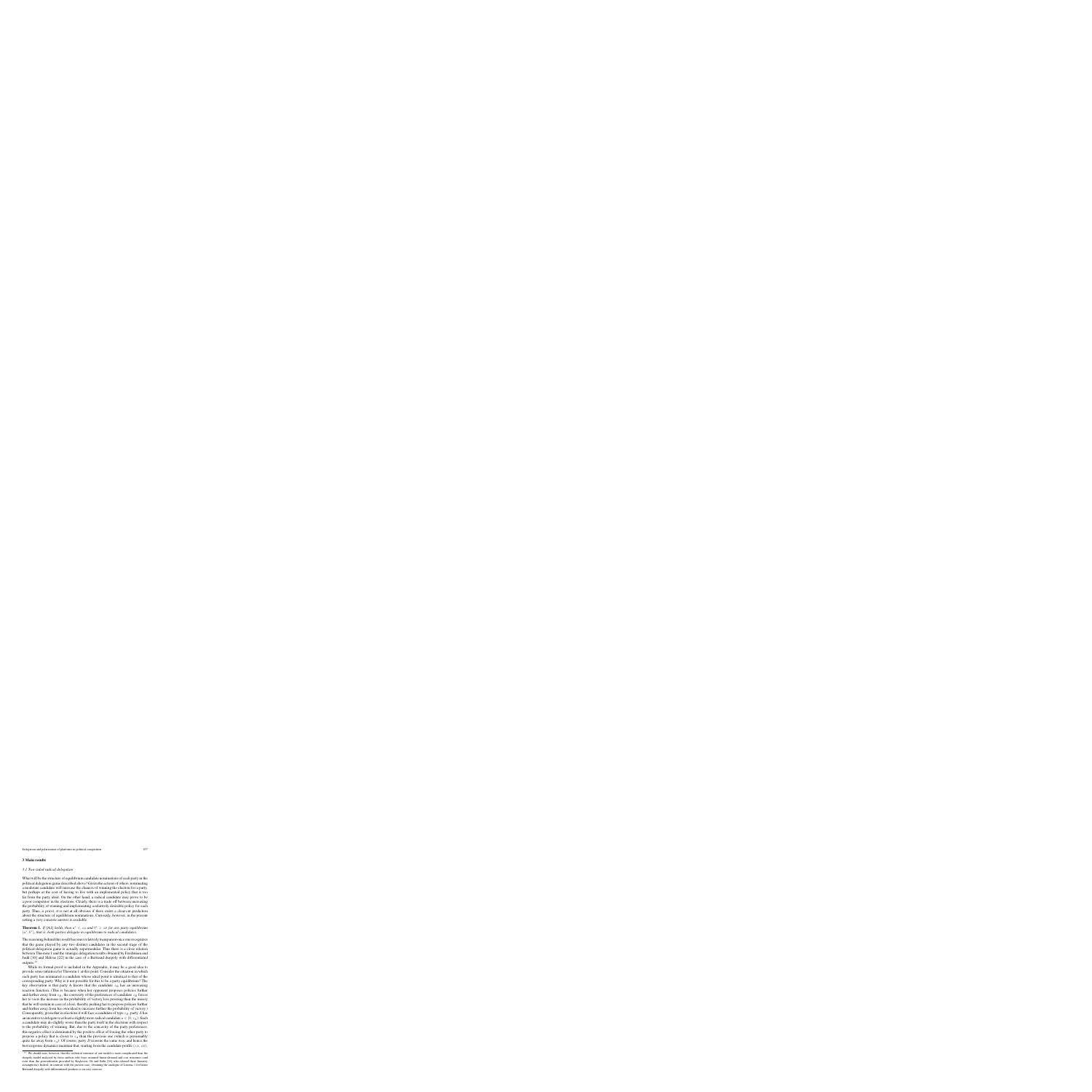

**Figure 1**

one is to move to a more radical profile (see Figure 1). If an equilibrium exists, this must be one in which *both* parties nominate a radical candidate.<sup>12</sup>

While it is interesting in its own right, Theorem 1 falls short of providing a prediction regarding the polarization of platforms chosen by the candidates in equilibrium. In principle, it could happen that our radical candidates propose platforms that are less polarized than the platforms that would obtain in the absence of delegation. In fact, it is possible that a radical candidate plays the voting game more moderately than her own party in equilibrium.<sup>13</sup> However, it turns out that the joint play of radical candidates is bound to yield a more polarized *pair* of equilibrium platforms relative to that induced by the play of the principal parties. To formalize this point, let us agree to refer to a pair of platforms  $(x, y)$  as *more polarized* than

 $12$  An interesting extension of the model obtains by allowing the nominations to take place sequentially. In this case, a corollary of the present analysis has it that the party who nominates its candidate after the other party has nominated its own will delegate to a radical candidate in equilibrium. (The proof is contained within the proof of Theorem 1.)

<sup>&</sup>lt;sup>13</sup> That is,  $\mathcal{N}(a, b)$  need not be monotonic in a and b, a fact which is typical of Hotelling-type games. A concrete example of a class of candidate games (with the ideal points of the society being distributed according to a Beta law) that possess such non-monotonic equilibrium sets will be provided in Section 4.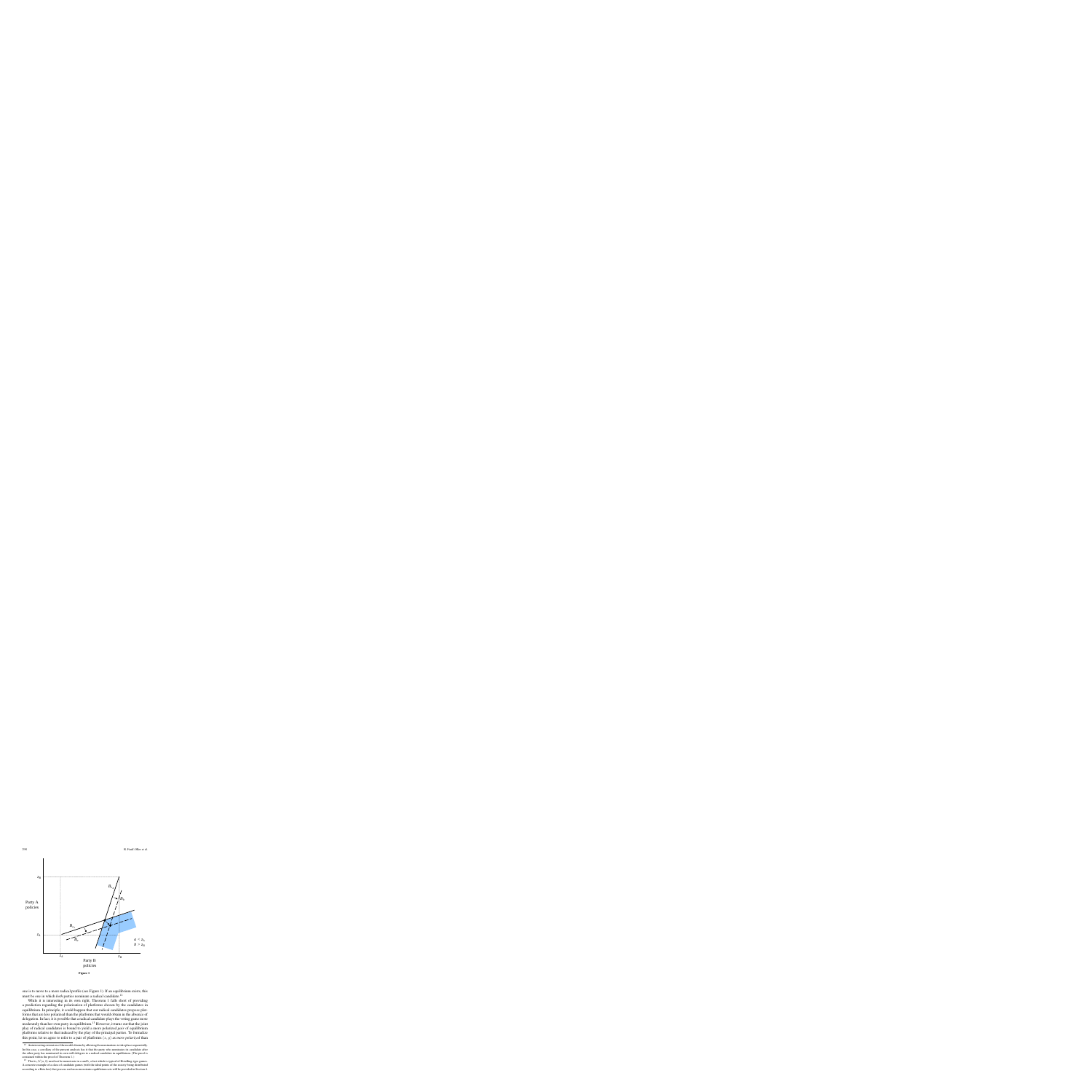the pair of platforms  $(x', y')$  whenever  $|y - x| > |y' - x'|$ . As a nontrivial implication of Theorem 1, we may then obtain the following result on the polarization of equilibrium platforms in the present model.

**Theorem 2.** *Let* [A1] hold, and let  $(a^*, b^*)$  be a party equilibrium. If  $(x^*, y^*) \in$  $\mathcal{N}(a^*,b^*)$  and  $(x',y') \in \mathcal{N}(z_A,z_B)$ , then the platform  $(x^*,y^*)$  is more polarized *than the platform*  $(x', y')$ .

That is, in equilibrium, the (unique) pair of platforms chosen by radical candidates is more polarized than the (unique) pair of platforms that would obtain had the parties did not at all engage in delegation activities and instead played the game themselves. Thus, in the present model, strategic nomination of the candidates yields not only the polarization of the "types" of the running candidates, but also that of the equilibrium platforms.

It is possible to illustrate Theorem 2 as well by using Figure 1. The key observation here (which requires formal proof) is that the slope of the reaction functions of any radical candidate is lower than one. Moreover, a simple graphical argument shows that any point  $(x, y)$  within the shaded area satisfies that  $y - x > y' - x'$ . But by Theorem 1 both of the candidates are radical and the equilibrium platforms must be in the shaded area, and hence Theorem 2. A rigorous proof that formalizes these steps is provided in the Appendix.

Finally, what of a welfare analysis? While the conclusions of the model are ambiguous in most cases, Theorem 2 allows us derive a clear prediction in the case where the ideal points of the parties are equally apart from the midpoint 1/2 of the political continuum. In this case the expected policy without delegation coincides with the expected policy with delegation. But Theorem 2 says that polarization of platforms is greater with delegation, so the lottery (over platforms) in the absence of delegation second order stochastically dominates that obtains with delegation. Consequently, all voters (who have risk averse preferences) are found to be better off without delegation in this particular case.

### *3.2 One-sided radical delegation*

Theorems 1 and 2 suffer from two serious shortcomings. First of all, they use crucially an unacceptably strong uniformity assumption regarding the distribution of the median type in the population. Secondly, the conclusion of Theorem 1 is somewhat "too strong" in the sense that empirical studies, as well as introspection, indicate that it is not all that common that *both* the republicans and the democrats in the US Presidential elections nominate radical candidates. Consequently, both the theoretical reach and the predictive power of the model would be strengthened if we could generalize the present analysis to cover a large class of distributions, and as a result, "weaken" the conclusion of Theorem 1 from "both candidates are radicals" to "at least one candidate is radical." Our objective in this section is to do precisely this.

In what follows, we consider the political delegation model introduced in Section 2 with the distribution of the median type being given by an arbitrary absolutely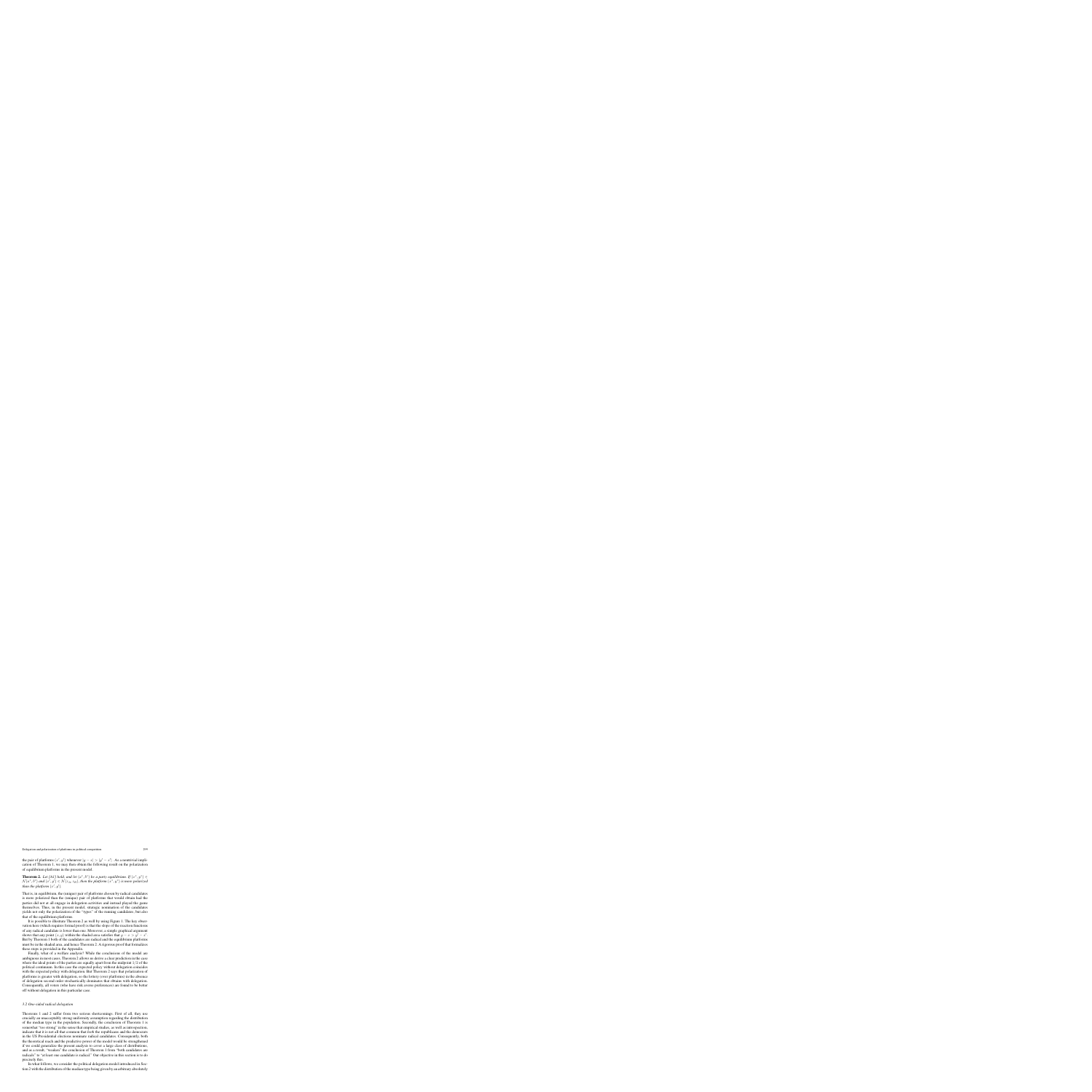continuous distribution function  $F : [0, 1] \rightarrow [0, 1]$  with a strictly positive density  $f : [0,1] \rightarrow \mathbf{R}_{++}$ . Consequently, the only modification of the formal model is through changing the definition of the probability of winning function  $\pi$  to

$$
\pi(x,y) := \begin{cases} F(x||y), & x < y \\ 1/2, & x = y \\ 1 - F(x||y), & x > y \end{cases}
$$

at the policy profile  $(x, y)$ . In what follows, the only regularity assumption we impose on the distribution function  $F$  is a commonly used logconcavity postulate.

[**A2**]. Both F and  $1 - F$  are logconcave functions.

It is well known that the most commonly used distribution functions satisfy this assumption.<sup>14</sup> In particular, the uniform distribution satisfies  $[A2]$ , and hence the present model is indeed a generalization of the one we considered in Sections 2 and 3.1.

It turns out that, under assumptions [A1] and [A2], the exact analogue of Lemma 1 holds true. In fact, the assumptions [A1] and [A2] are actually all that one needs to turn Theorem 1 to a one-sided radical delegation result. The following is, then, our main finding:

**Theorem 3.** *If* [A1] *and* [A2] *hold, then either*  $a^* < z_A$  *or*  $b^* > z_B$  *for any party equilibrium* (a∗, b∗), *that is, at least one party delegates in equilibrium to a radical candidate.*

We do not obtain two-sided radical delegation in general because one cannot exclude the possibility that the slope of the reaction function of one of the candidates is downward sloping if  $|f'(x||y)|$  is high enough. In this case, the strategic effect of delegation of moving the policy of the competing candidate closer to the ideal point of the party is obtained by delegating to moderate candidates.<sup>15</sup> Indeed, as we shall show in Section 4, it is impossible to tighten Theorem 3 to a two-sided delegation result. Nevertheless, Theorem 3 shows that it is still impossible to have *both* candidates moderate. Consequently, the model at hand, in general, allows for asymmetric equilibria in which one candidate is radical while the other is moderate (which is in concert with the empirical evidence reported in Alesina and Rosenthal [1] for the U.S. presidential elections).

At this level of generality, it is not possible to say much about the polarization of the equilibrium platforms when only one of the candidates is radical. But depending on the precise structure of the distribution of the median type in the society, of course, it is quite possible that both candidates are radical. In this case, the geometric logic behind Theorem 2 kicks in, and we obtain a straightforward counterpart of this result in the present (general) setup.

<sup>&</sup>lt;sup>14</sup> This assumption is weaker than log-concavity of the density function  $f$ ; see Barlow and Proschan [4]. The normal, Laplace, gamma, exponential, beta (with restrictions on the parameters), Weibull and Dirichlet are examples of logconcave distributions, see Caplin and Nalebuff [8]. An alternative (stronger) assumption would be quasi-concavity of  $f$ . This is adopted in, for example, Weber [23].

<sup>&</sup>lt;sup>15</sup> This result is akin to the one in Fershtman and Judd [10] and Sklivas [22] where the chosen type of delegation depends crucially on whether firms compete in prices (upward-sloping reaction functions) or in quantities (downward-sloping reaction functions).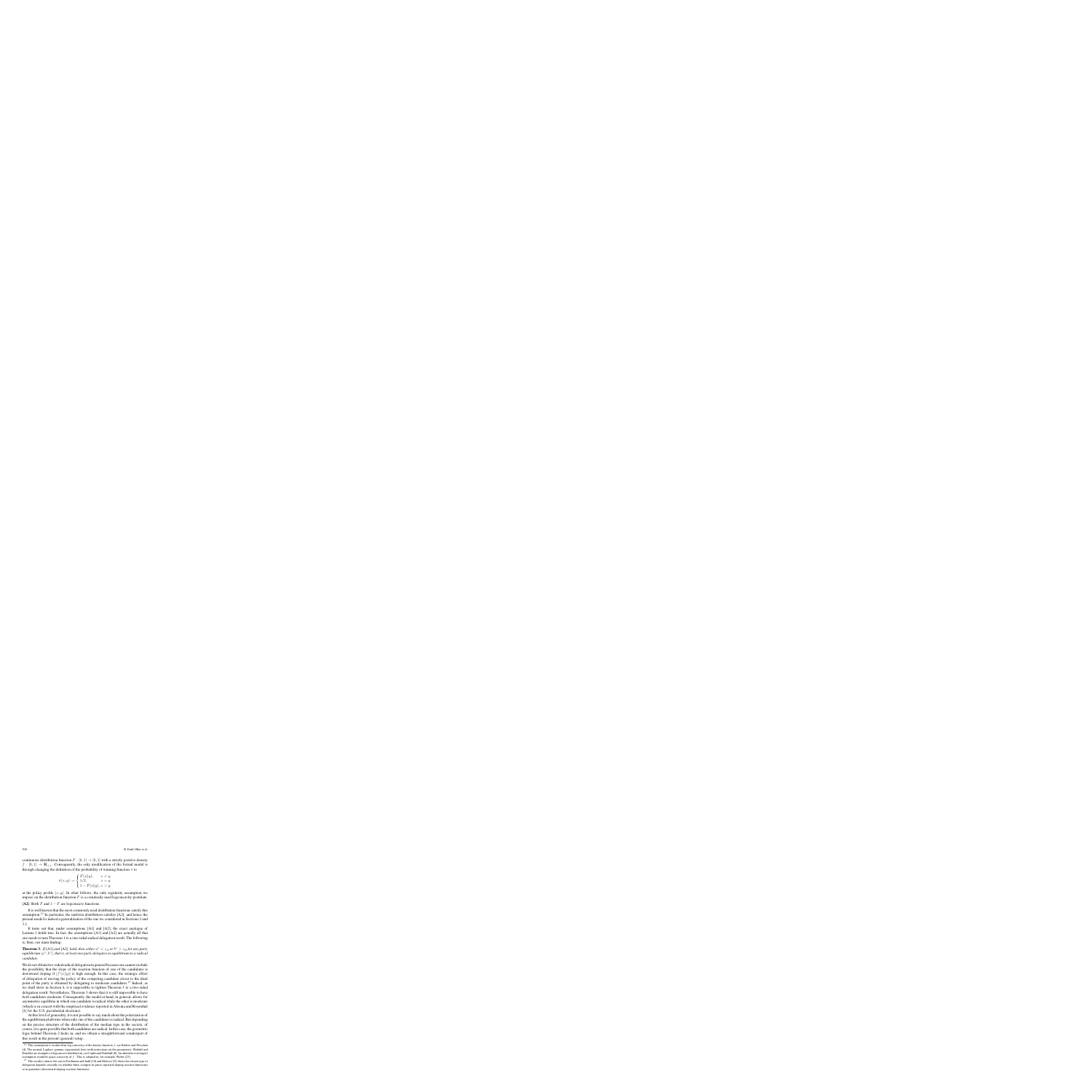**Theorem 4.** *Let* [A1] *and* [A2] *hold, and let* (a∗, b∗) *be a party equilibrium with*  $a^* < z_A$  and  $b^* > z_B$ . If  $(x^*, y^*) \in \mathcal{N}(a^*, b^*)$  and  $(x', y') \in \mathcal{N}(z_A, z_B)$ , then the  $p$ *latform*  $(x^*, y^*)$  *is more polarized than the platform*  $(x', y')$ *.* 

The welfare implications of this result is identical to the uniform case, provided that the distribution associated with  $F$  is symmetric and the ideal points of the parties are equally apart about the midpoint  $1/2$ . In this case the expected policy without delegation coincides with the expected policy with delegation, but due to Theorem 4, all risk averse voters are better off without delegation.

#### **4 Numerical examples**

Due to its formal generality, there are a number of issues that we have left unaddressed in the analysis so far. First of all, at the moment we do not have a robust example for which a party equilibrium exists. Second, it is not at present clear if Theorem 3 can be tightened to a two-sided delegation result (as it is the case in Theorem 1). Third, we do not yet know if the radicality of a candidate necessarily translates into the radicality of her optimal platform choice in the elections. Finally, little is said so far about the polarization of equilibrium platforms when there is a only one radical candidate in the political competition. In this section, we shall address each of these issues by means of a numerical example.<sup>16</sup>

We consider an example in which the ideal policy for party A is  $z_A = 0.25$ and the ideal policy for party B is  $z_B = 0.935$ . The utility function of the agents is  $u_i(z) := - \int_0^z -i \, |^{1,2}$  which clearly satisfies [A1]. The median voter is distributed according to the Beta distribution with parameters  $(c, d)$ ; we denote the associated distribution function by  $F(\cdot; c, d)$ . In what follows we fix  $d = 2$ , and compute the party and candidate equilibria for a sequence of (two hundred) economies with different values of the parameter c, starting with  $c = 2.2$  and increasing up to  $c = 14$ . In all of these economies the distribution function  $F(\cdot; c, 2)$  satisfies assumption [A2]. Moreover, higher values of the parameter  $c$  can be thought of as associated with a more conservative electorate<sup>17</sup>. More precisely, one can show that, for all the values of the parameter c considered in this exercise, if  $c > c'$  then the distribution  $F(\cdot; c, 2)$  first order stochastically dominates  $F(\cdot; c', 2)$ .

In all of the economies considered here a unique equilibrium exists. The results for three selected economies are provided in Table 1 where  $a^*$  and  $b^*$  are the values of the candidates in the party equilibrium, and  $x^*$  and  $y^*$  are the equilibrium platforms. We also report the equilibrium platforms  $x'$  and  $y'$  that obtain when parties cannot delegate. Finally, the last column of Table 1 provides the probability of victory for party A.

Notice that for the value of  $c = 8$  the candidate of party A is moderate (0.25 =  $z_A < a^* = 0.2820$ . This shows that Theorem 3 cannot be tightened to a two-sided

<sup>&</sup>lt;sup>16</sup> The numerical computations were done using Mathematica, and the program is available from authors upon request.

<sup>&</sup>lt;sup>17</sup> If we set  $c = d > 2$ , increases of c can be seen as associated to a more concentrated electorate around 1/2, i.e. a less polarized distribution of voters. One can easily show that a lower degree of such polarization doesn't not always imply a less polarized choice of candidates.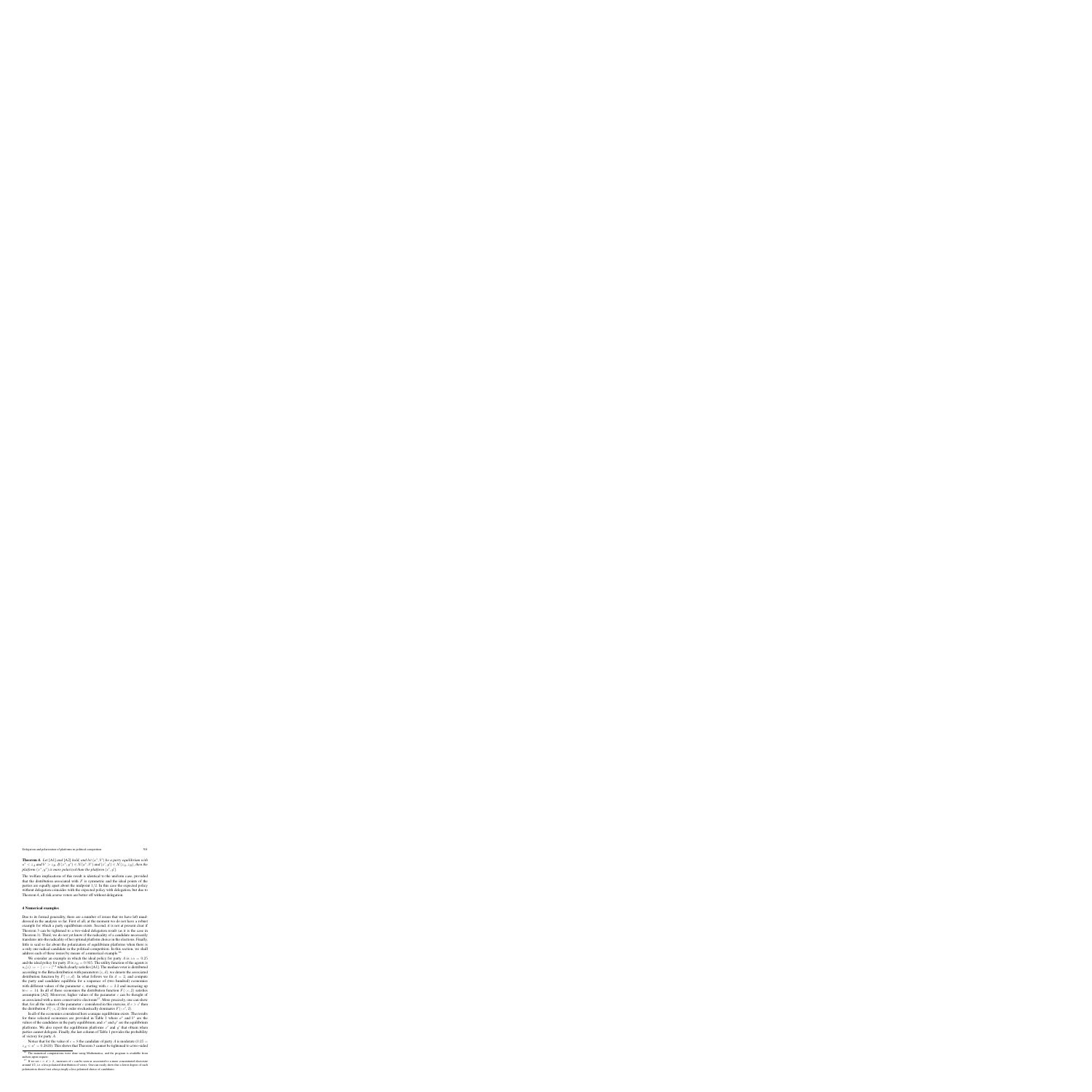|--|--|

| c | $a^*$        | $h^*$ | $x^*$ | $u^*$                                          | x' | $\mathcal{U}'$ |      |
|---|--------------|-------|-------|------------------------------------------------|----|----------------|------|
|   |              |       |       | 3.15 0.2311 0.9986 0.3904 0.8594 0.3908 0.8470 |    |                | 0.49 |
|   | 0.2820       |       |       | 0.9433 0.6595 0.9259 0.6568 0.9213 0.414       |    |                |      |
|   | 12.95 0.2363 |       |       | 0.9362 0.7574 0.9338 0.7569 0.9327 0.341       |    |                |      |

delegation result: depending on the distributional specification of the model, there may exist equilibria with only one candidate being radical.

It is also interesting to compare the platforms under the party equilibrium with the platforms in the no delegation case. The example at hand demonstrates that the candidate platforms do not necessarily monotonically depend on one's ideal point. For the value  $c = 12.95$ , we have  $a^* < z_A$  (the candidate is more radical than the party) and yet  $x' < x^*$  (the candidate proposes in equilibrium a less radical platform than the one proposed by her party in the no delegation case). However, not only is  $(x^*, y^*)$  more polarized than  $(x', y')$  for  $c \in \{3.15, 12.95\}$  where both candidates are radical (this is entailed by Theorem 4), but the same holds for  $c = 8$  where there is only one radical candidate (a case which is not covered by Theorem 4). Thus, the example at hand suggests that our theoretical results on the polarization of platforms provided in Section 3.2 might not depend on the two-sided radical delegation result.

The questions raised in the opening paragraph of this section are thus answered. The final order of business concerns the robustness of the numerical findings reported here. In this regard we note that the present results are robust to changes in the parameters and even in the choice of the distribution function. For instance, we can generate similar results for the model with  $u_i(z) := - \mid z - i \mid^\alpha$  and  $F(z) = z^{\beta}$  for a continuum of different values of the ideal points  $z_A$  and  $z_B$ , and parameters  $\alpha > 1$  and  $\beta > 1$ .

# **5 Conclusion**

In this paper we have attempted to show that the feasibility of credible platform commitments of the political candidates gives strong incentives to parties for choosing their political leaders from the pool of relatively radical candidates. Under a large set of circumstances, this, in turn, forces the political platforms declared by the candidates in the elections to be more polarized than that would obtain in the absence of delegation. This suggests that one of the major sources of the observed nonconvergence of platforms in the real-world two-party political systems is the very nature of the associated voting games that renders issues related to strategic delegation duly relevant.

There are two major limitations of the present work which must be addressed in future research. First of all, our entire analysis is confined to two-party elections. Unfortunately, the required extension to more than two parties is by no means routine since this requires a theory of government coalition formation. Perhaps a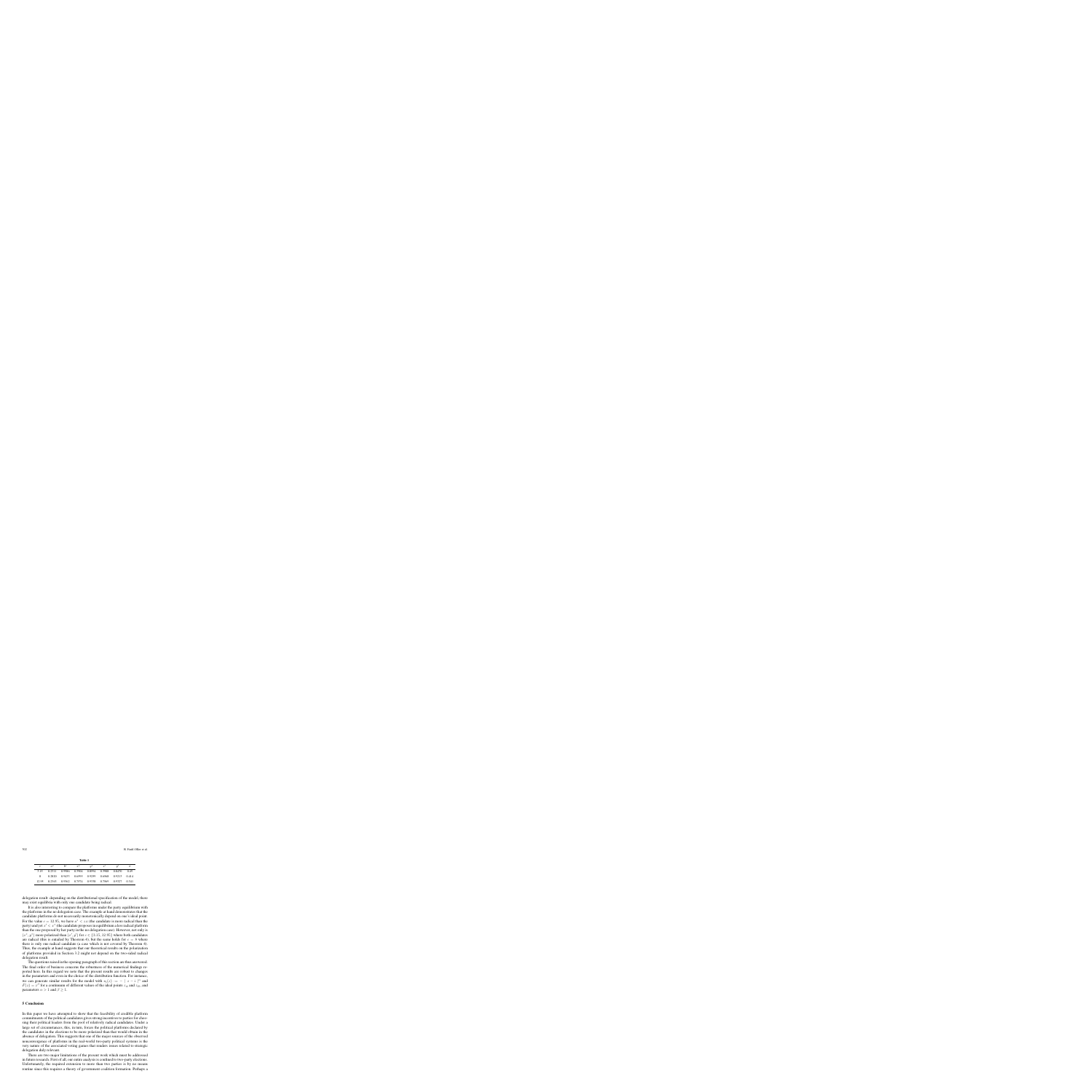more pressing shortcoming is the silence of our approach with regard to the way decisions are taken within a political party, that is, the trivial way we have modeled the stage of primaries here. The absence of a standard game theoretical model of primaries attests to the fact that this is an entirely nonroutine exercise, but one which is to be necessarily taken up in the future.

### **Appendix**

*Proof of Lemma 1.* The existence of an equilibrium  $(x^*, y^*)$  is obtained by a direct application of Corollary 3.1 of Roemer [20]. To establish the rest of the assertions in Lemma 1, let us first observe that  $u_a$  and  $u_b$  are  $C^2$  functions. That  $u_a$  is  $C^2$ on  $[0, a) \cup (a, 1]$  follows readily from the associated differentiability properties of u. Moreover, we have  $D_{-}u_{a}(a) = -u'(0) = 0 = u'(0) = D_{+}u_{a}(a)$  and  $D_{-}u_{a}'(a) = u''(0) = D_{+}u_{a}'(a)$  so that  $u_{a}$  is  $C^{2}$  on the entire [0, 1] with

$$
u'_a(x) = \begin{cases} u'(x-a), & x \ge a \\ -u'(a-x), & x < a \end{cases} \quad \text{and} \quad u''_a(x) = \begin{cases} u''(x-a), & x \ge a \\ u''(a-x), & x < a \end{cases}.
$$

An analogous reasoning applies also to  $u<sub>b</sub>$ . These findings also show that  $U<sub>a</sub>$  and  $U_b$  are  $C^2$  everywhere on  $[0, 1]^2$  but the diagonal  $\{(x, x): 0 \le x \le 1\}.$ 

Let  $B_t : [0, 1] \rightarrow [0, 1]$  stand for the best response correspondence of agent  $t = a, b$ . An immediate application of Weierstrass' theorem shows that  $B_t$  is well defined. We now examine the structure of the map  $B_a$  a little further; similar observations apply also to the map  $B_b$ . Since  $U_a(a, a) = u(0)$  is the unique maximum payoff for player a in the game  $G(a, b)$ , we clearly have  $B_a(a) = a$ . Now take any  $y \neq a$  and  $x \in B_a(y)$ . It is easy to see that  $|a-x| \leq |a-y|$  (for playing y for candidate a is a better response to y than playing any other x with  $|a-x| > |a-y|$ ), and hence  $u_a(x) \ge u_a(y)$ . But then, if  $a > x$  was the case, we would have

$$
\partial_1 U_a(x, y) = \frac{1}{2} \left( u_a(x) - u_a(y) \right) - \left( x \| y \right) u'_a(x) > 0,
$$

which contradicts that  $x \in B_a(y)$ . Since  $\partial_1 U_a(a, y) = \frac{1}{2} (u(0) - u_a(y)) > 0$ , we must actually have  $x > a$ . Moreover, either  $x > y > a$  or  $x \ge 2a - y > a$  implies

$$
\partial_1 U_a(x,y) = \frac{1}{2} \left( u_a(x) - u_a(y) \right) + \left( x \middle| y \right) u'(x - a) < 0,
$$

disqualifying these ranges for x and y. Finally, since  $U_a(y, y) = u_a(y), x = y > a$ cannot hold for any  $x \in B_a(y)$  either. In summary, we have

$$
x \begin{cases} \in (a, y) & y > a \\ = a, & y = a \\ \in (a, 2a - y) \ y < a \end{cases} \quad \text{for all } x \in B_a(y). \tag{3}
$$

Reasoning similarly for  $B_b$ , then, we may conclude that  $a < x^* < y^* < b$ , as we sought. Another implication of (3) is that

$$
u_a(x) > u_a(y) \quad \text{ and } \quad u'_a(x) > u'_a(y) \quad \text{ for all } x \in B_a(y), y \neq a \quad (4)
$$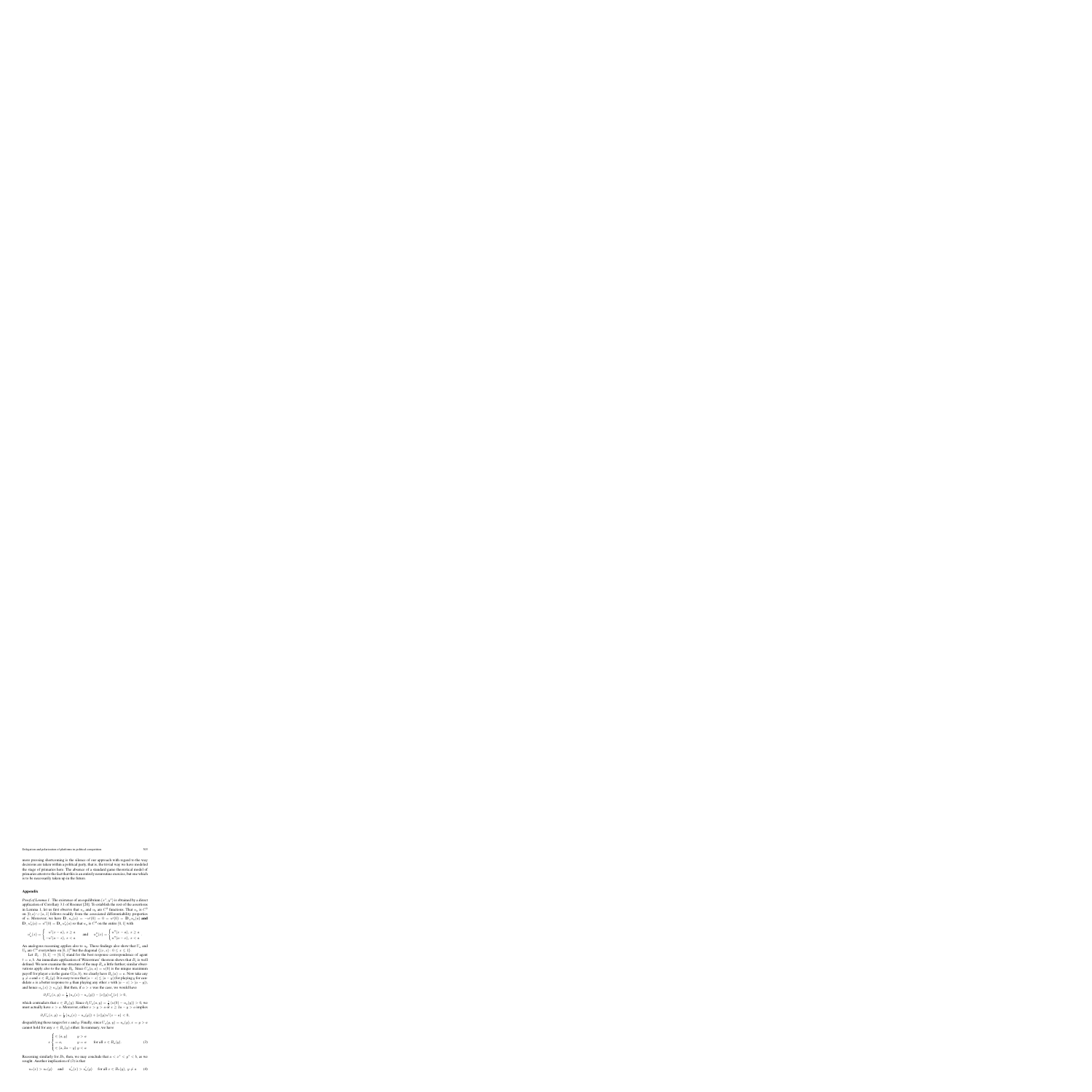since both  $u$  and  $u'$  are strictly decreasing functions.

We next show that  $B_a$  is a single-valued correspondence. To see this, take any  $y \neq a$  and  $x', x'' \in B_a(y)$ . Given (3), we must have  $\partial_1 U_a(x', y) = \partial_1 U_a(x'', y) =$ 0. But unless  $x' = x''$  this is impossible, because

$$
\partial_{11}U_a(x,y)=u_a'(x)+(x\|y)\,u_a''(x)<0,\quad a\neq y\neq x\geq a,
$$

that is,  $\partial_1 U_a(\cdot, y)$  is a strictly decreasing function on  $[0, 1] \setminus \{y\}$ . Thus, we may conclude that  $B_a$  (and similarly,  $B_b$ ) can be regarded as a function. (With a slight abuse of notation, then, we shall view  $B_a(y)$  and  $B_b(x)$  as members of [0, 1] in what follows.) Moreover, since interiority of the associated maximization problems are readily verified, we may use the first order conditions to write, for any  $x, y \in [0, 1]$ ,

$$
\frac{1}{2} [u_a(B_a(y)) - u_a(y)] + (B_a(y)||y) u'_a(B_a(y)) = 0 \tag{5}
$$

and

$$
\frac{1}{2} [u_b(x) - u_b(B_b(x))] - (1 - (x||B_b(x))) u'_b(B_b(x)) = 0
$$
 (6)

which characterize the functions  $B_a$  and  $B_b$ . By a standard argument based on the implicit function theorem, we may further deduce that both  $B_a$  and  $B_b$  are continuously differentiable functions. Implicitly differentiating (5) and rearranging, therefore, we obtain

$$
B'_a(y) = \frac{u'_a(y) - u'_a(B_a(y))}{2u'_a(B_a(y)) + (B_a(y) + y)u''_a(B_a(y))}.
$$

By (4), we have  $B'_a(y) > 0$  whenever  $y \neq a$ , whereas  $B'_a(a) = 0$ . We next claim that

$$
B'_a(y) < 1 \quad \text{whenever} \quad y > a. \tag{7}
$$

To see this, observe that  $B'_a(y) < 1$  holds if and only if  $u'_a(y) - u'_a(B_a(y)) >$  $2u'_a(B_a(y)) + (B_a(y) + y)u''_a(B_a(y))$  which is implied by

$$
u'_a(y) - u'_a(B_a(y)) > (B_a(y) + y)u''_a(B_a(y)).
$$
\n(8)

By (5), this last inequality can be rewritten as

$$
(u'_a(y) - u'_a(B_a(y))) u'_a(B_a(y)) - u''_a(B_a(y)) (u_a(y) - u_a(B_a(y))) < 0. \tag{9}
$$

In turn, since  $y > B_a(y) > a$ , (9) can be written as

$$
(u'(y-a) - u'(B_a(y) - a)) u'(B_a(y) - a)
$$
  
- 
$$
u''(B_a(y) - a) (u(y-a) - u(B_a(y) - a)) < 0.
$$
 (10)

Now define the differentiable function  $H : [0, 1] \times (a, 1] \rightarrow \mathbf{R}$  by

$$
H(v,k) := [u'(v-a) - u'(k-a)]u'(k-a)
$$
  
- 
$$
u''(k-a) (u(v-a) - u(k-a)).
$$

Clearly,  $H(k, k) = 0$ . Moreover,

$$
H_1(v,k) = u'(k-a) u'(v-a) \left[ -\frac{u''(k-a)}{u'(k-a)} + \frac{u''(v-a)}{u'(v-a)} \right],
$$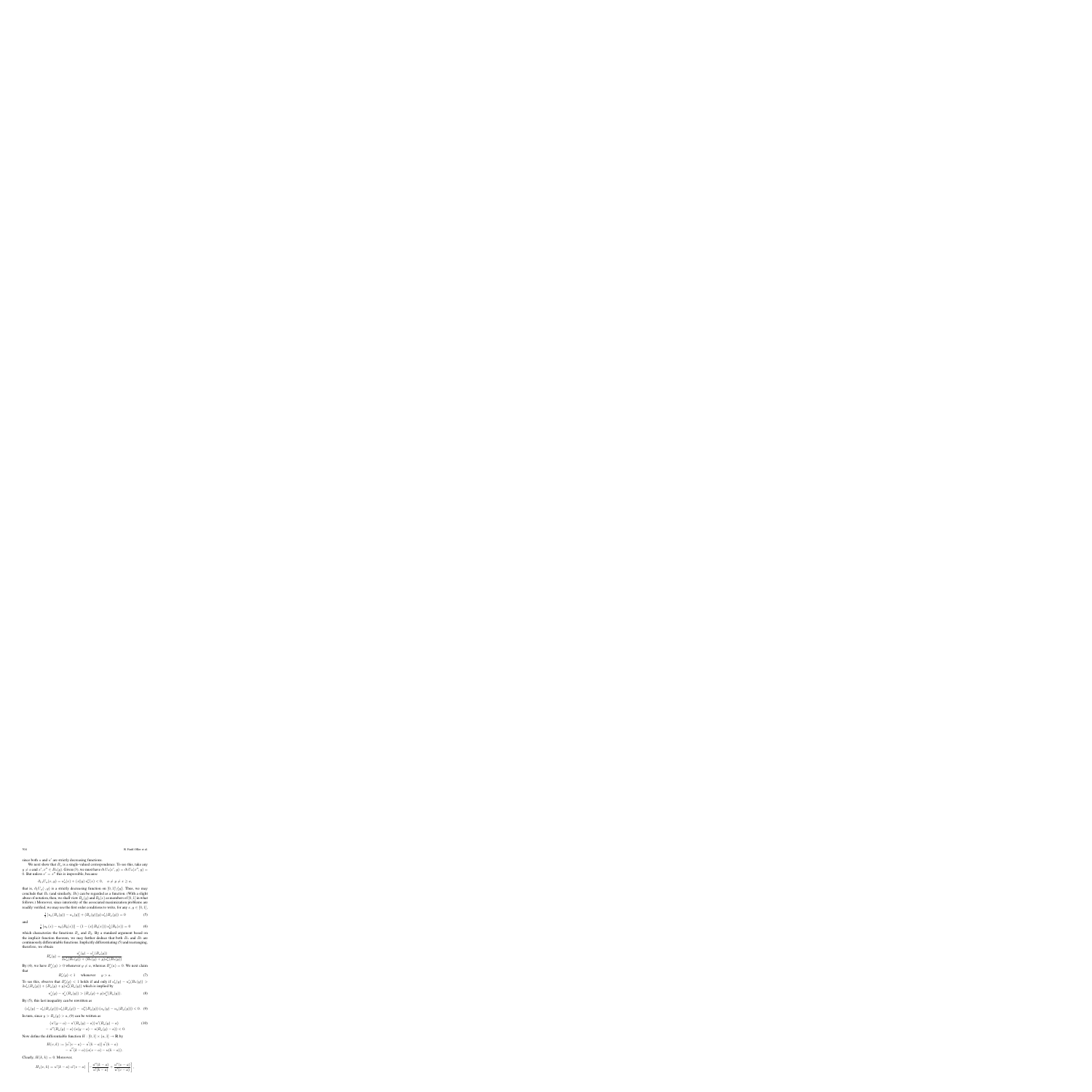so, by [A1], we have  $H_1(v, k) < 0$  whenever  $v > k$ . It follows that  $H(v, k) < 0$ whenever  $v > k$ . Then, since  $y > B_a(y) > a$ , we find  $H(y, B_a(y)) < 0$  which is nothing but what is claimed in (10). As noted earlier, this, in turn, proves (7). An analogous observation also holds for  $B<sub>b</sub>$ .

The uniqueness of equilibrium is now proved by a straightforward contraction argument. Let  $(x^*, y^*)$  and  $(x^{**}, y^{**})$  both belong to  $\mathcal{N}(a, b)$ . Then we must have  $(x^*, y^*) = B(x^*, y^*)$  and  $(x^{**}, y^{**}) = B(x^{**}, y^{**})$  where  $B : [0, 1]^2 \rightarrow [0, 1]^2$  is defined by  $B(x, y)=(B_a(y), B_b(x))$ . But then, since  $y^*, y^{**} > a$  must hold (as was established earlier), by using (7) and the analogous finding for  $B_b$ , we observe that  $(x^*, y^*) \neq (x^{**}, y^{**})$  yields the contradiction:

$$
||B(x^*, y^*) - B(x^{**}, y^{**})||_1 = |B_a(y^*) - B_a(y^{**})| + |B_b(x^*) - B_b(x^{**})|
$$
  

$$
< |y^* - y^{**}| + |x^* - x^{**}|
$$
  

$$
= ||(x^*, y^*) - (x^{**}, y^{**})||_1
$$
  

$$
= ||B(x^*, y^*) - B(x^{**}, y^{**})||_1.
$$

*Proof of Theorem 1.* Consider first the case in which  $b^* = z_A < z_B$ . In this case,  $a^*$ , being the best response of party A, must equal  $z_A$ . But then delegating to  $z_B$  (instead of to  $b^*$ ) is a better response for party B. Consequently, we have  $z_A < b^*$ . One can similarly check that  $a^* < z_B$ . Moreover,  $z_A < b^* \le a^* < z_B$  cannot hold, for in this case delegating to  $a^*$  is a better response for party B. Consequently, we are left with two possibilities:  $z_A \leq a^* < b^*$  and  $a^* < z_A < b^*$ . In what follows our objective is to eliminate the possibility of the former case. To this end, define the nonempty interval  $J := [z_A, \min\{b^*, z_B\}]$ , and let  $x(a) := x(a, b^*)$  and  $y(a) := y(a, b^*)$  for all  $a \in J$ , where  $(x(a, b^*)$ ,  $y(a, b^*)$  is the unique equilibrium in  $\mathcal{N}(a, b^*)$ . By Lemma 1 we know that  $x(a, b^*) < y(a, b^*)$ , and hence, provided that  $a < b^*$ , both  $U_a$  and  $U_{b^*}$  are  $C^2$  around an open neighborhood of  $(a, b^*)$ . Thus, the following first order conditions must be satisfied:

$$
\partial_1 U_a(x(a), y(a)) = \frac{1}{2} \left[ u_a(x(a)) - u_a(y(a)) \right] + (x(a) \| y(a)) u'_a(x(a)) = 0 \tag{11}
$$

and

$$
\partial_2 U_{b^*}(x(a), y(a)) = \frac{1}{2} \left[ u_{b^*}(x(a)) - u_{b^*}(y(a)) \right] - (1 - (x(a) \| y(a))) u'_{b^*}(y(a)) = 0.
$$
\n(12)

Applying the implicit function theorem, we observe that both x and  $\gamma$  are differentiable on the interior of J (with left derivatives at  $z_A$ ).

Now assume that  $z_A \le a^* < b^*$ . To derive a contradiction, we shall show below that, for any fixed  $a \in J$ ,

$$
\partial_1 V_A(a, b^*) = \partial_1 U_{z_A}(x(a), y(a)) x'(a) + \partial_2 U_{z_A}(x(a), y(a)) y'(a) < 0. \tag{13}
$$

To this end, we begin by observing that, for each  $z_A \leq x \leq y \leq 1$ ,

$$
\partial_2 U_{z_A}(x, y) = \frac{1}{2} (u_{z_A}(x) - u_{z_A}(y)) + (1 - (x||y)) u'_{z_A}(y)
$$
  

$$
< \frac{1}{2} u'_{z_A}(y)(x - y) + (1 - (x||y)) u'_{z_A}(y)
$$
  

$$
= u'_{z_A}(y)(1 - y) < 0
$$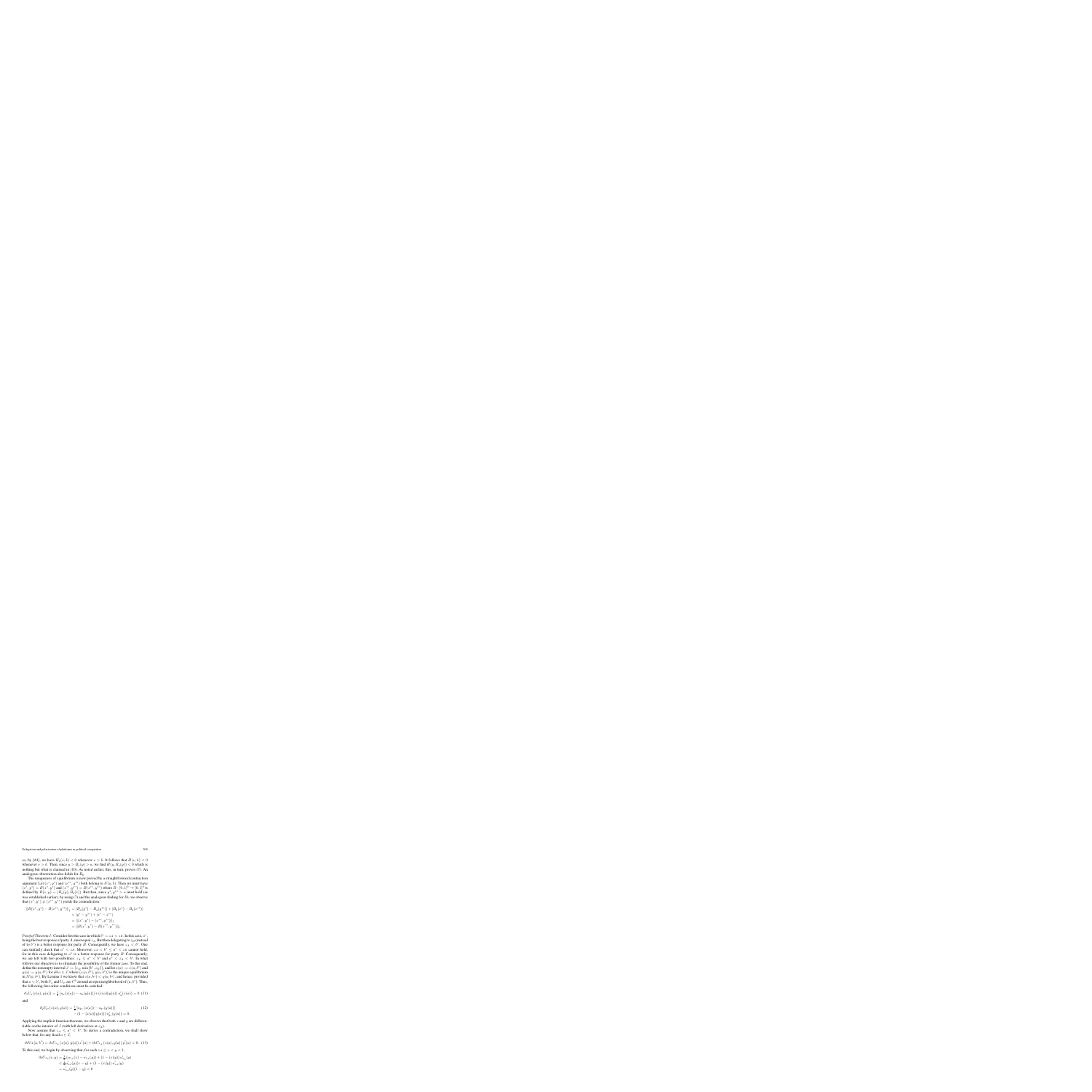where the first inequality follows from the fact that  $u_{z_A}$  is a strictly decreasing and concave function on  $[z<sub>A</sub>, 1]$ . Secondly, we differentiate (11) and (12) to obtain the system

$$
\begin{bmatrix}\n\partial_{11}U_a(x(a),y(a)) & \partial_{12}U_a(x(a),y(a)) \\
\partial_{21}U_{b^*}(x(a),y(a)) & \partial_{22}U_{b^*}(x(a),y(a))\n\end{bmatrix}\n\begin{bmatrix}\nx'(a) \\
y'(a)\n\end{bmatrix} =\n\begin{bmatrix}\n-\vartheta \\
0\n\end{bmatrix}
$$
\n(14)

where

$$
\vartheta := \frac{\partial}{\partial a} \partial_1 U_a(x, y) \Big|_{(x, y) = (x(a), y(a))}
$$
  
= 
$$
\frac{1}{2} (u'_a(y(a)) - u'_a(x(a)) - (x(a) + y(a))u''_a(x(a))).
$$

By using the analogous reasoning that yielded (8) earlier, we find that  $\vartheta > 0$ . Moreover, it is routine to check that the discriminant  $\Delta$  of the linear system (14) is positive. Thus, since

$$
x'(a) = \left(\frac{-\vartheta}{\Delta}\right) \partial_{22} U_{b^*} (x(a), y(a))
$$
  
= 
$$
\left(\frac{-\vartheta}{\Delta}\right) (u'_{b^*}(y(a)) + (1 - x(a) || y(a)) u''_{b^*}(y(a)))
$$

we find that  $x'(a) > 0$ . It is apparent from the second equation of (14) that  $sgn(x'(a)) = sgn(y'(a))$  so that we may also conclude that  $y'(a) > 0$ . Consequently, claim (13) will follow if we can show that

$$
\partial_1 U_{z_A}\left(x(a), y(a)\right) < 0. \tag{15}
$$

To this end, observe that

$$
\frac{\partial}{\partial c}\partial_1 U_c(x,y) = \frac{1}{2} \left( u_c'(y) - u_c'(x) - (x+y)u_c''(x) \right) > 0
$$
  
whenever  $z_A \le c < x < y$ 

which is again proved in a way analogous to (8). Consequently, letting  $x = x(a)$ and  $y = y(a)$ , we get

$$
\frac{\partial}{\partial c}\partial_1 U_c(x(a),y(a))>0\quad \text{for all } z_A\leq c\leq a.
$$

But since  $\partial_1 U_a(x(a), y(a)) = 0$  by (11), this implies (15), and we conclude that (13) holds. As noted earlier, this, in turn, establishes that  $a^* < z_A < b^*$ . Repeating the same arguments for  $b^*$  we also find  $a^* < z_B < b^*$  in the analogous way, and hence the theorem.

*Proof of Theorem 2.* We begin by observing that  $B_{z_B}$  is a strictly increasing function on  $[0, 1]$  (as shown within the proof of Lemma 1). Thus, it is invertible on the set  $B_{z_B}([0, 1])$ ; we denote the associated inverse function by  $C_{z_B}$ . Clearly,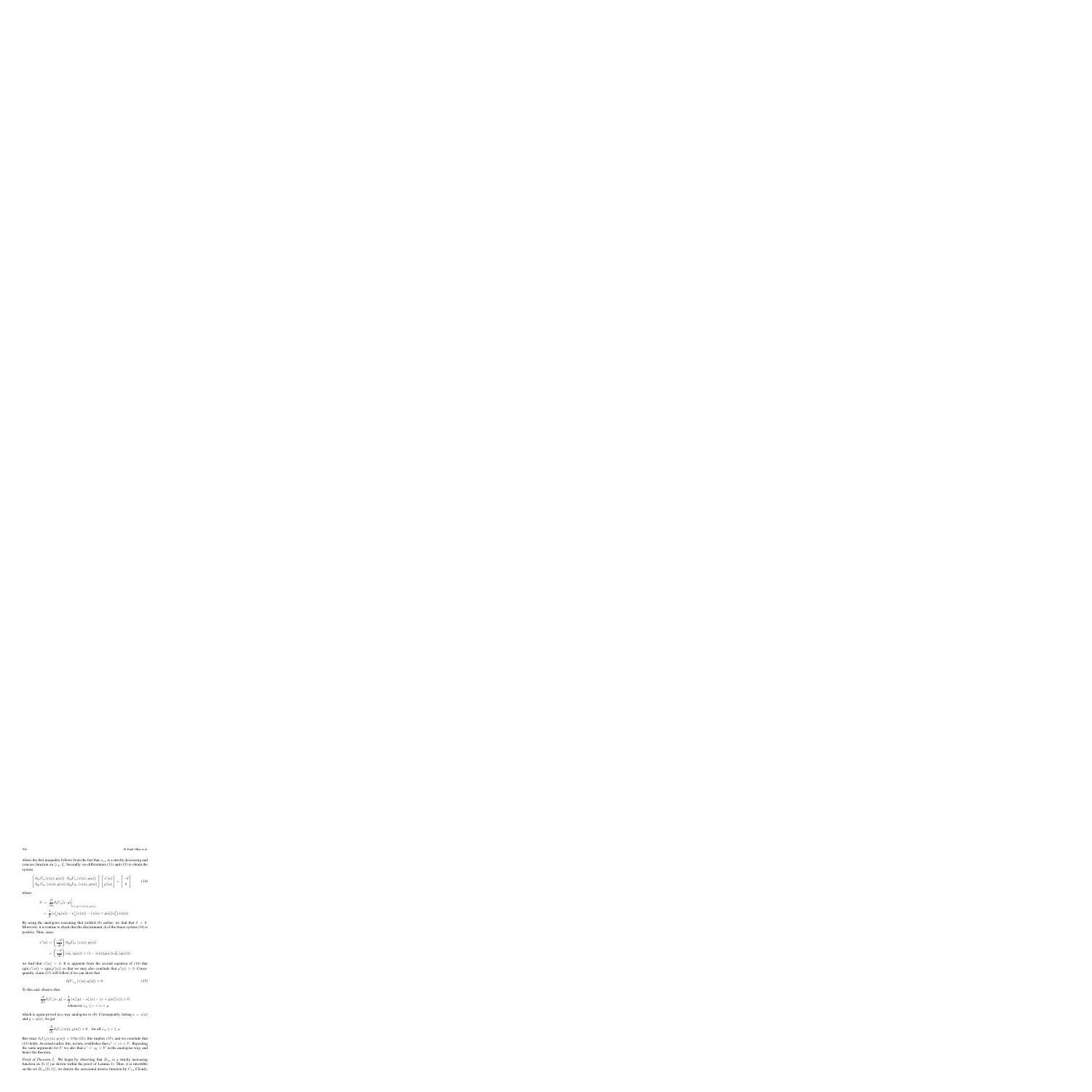$C_{z_B}$  is differentiable everywhere on  $B_{z_B} ([0, 1])$ , and its derivative is continuous everywhere but at  $B_{z_B}(z_B)$ .

Consider any  $(x^*, y^*) \in \mathcal{N}(a^*, b^*)$ . We claim that

$$
x^* < B_{z_A}(y^*) \tag{16}
$$

and

 $B_{z_D}(x^*) < y^*$  (that is,  $x^* < C_{z_D}(y^*)$ ). (17)

In what follows, we shall only supply the arguments needed to establish (16), the necessary arguments for (17) are similar and hence omitted.

Let  $x := B_{z_A}(y^*)$ . If  $x^* \le z_A$  and  $y \ne z_A$ , we have  $x^* \le z_A < x$  by (3). If  $x^* \le z_A$  and  $y^* = z_A$ , then by Lemma 1 and (3), we get  $x^* < y^* = z_A = x$ . The nontrivial case to consider is, then, the case in which  $x^* > z_A$ . To deal with this case, recall that the first order conditions yield

$$
u_{a^*}(x^*) - u_{a^*}(y^*) + (x^* + y^*)u'_{a^*}(x^*) = 0
$$
\n(18)

and

$$
u_{z_A}(x) - u_{z_A}(y^*) + (x + y^*)u'_{z_A}(x) = 0.
$$
 (19)

To prove (16), then, it is enough to show that the left hand side of (19) must be strictly positive for  $x \leq x^*$ . Since  $u_{z_A}$  is strictly decreasing and concave, it is easily seen that if this is the case for  $x = x^*$ , it must be so for  $x < x^*$  as well. Hence, (16) will be established if we can show that

$$
u_{z_A}(x^*) - u_{z_A}(y^*) + (x^* + y^*)u'_{z_A}(x^*) > 0.
$$
 (20)

Solving for  $x^* + y^*$  in (18) and substituting the resulting expression in (20), and then dividing both sides by  $u'(x^* - z_A)$ , we find that (20) holds if and only if

$$
T := \frac{u(x^* - z_A) - u(y^* - z_A)}{u'(x^* - z_A)} - \frac{u(x^* - a^*) - u(y^* - a^*)}{u'(x^* - a^*)} < 0. \tag{21}
$$

Now define the real map  $\phi : \mathbf{R}_+^2 \to \mathbf{R}$  by

$$
\phi(t,h) := \frac{u(x^* - z_A + h) - u(t+h)}{u'(x^* - z_A + h)}
$$

and use Assumption [A1] to show that  $\frac{\partial}{\partial h}\phi(t, h) > 0$ . (This step is analogous to the analysis of the function  $H$  introduced in the proof of Theorem 1.) But then, since  $z_A - a^* > 0$  by Theorem 1,

$$
T = \phi(y^* - z_A, 0) - \phi(y^* - z_A, z_A - a^*) < 0
$$

which yields  $(21)$  and hence  $(16)$ .

Now let  $\{(x', y')\} = \mathcal{N}(z_A, z_B)$ . By the mean value theorem, and (16) and (17), we get

$$
x^* - x' < B_{z_A}(y^*) - x' = B_{z_A}(y^*) - B_{z_A}(y') = B_{z_A}'(w)(y^* - y') \tag{22}
$$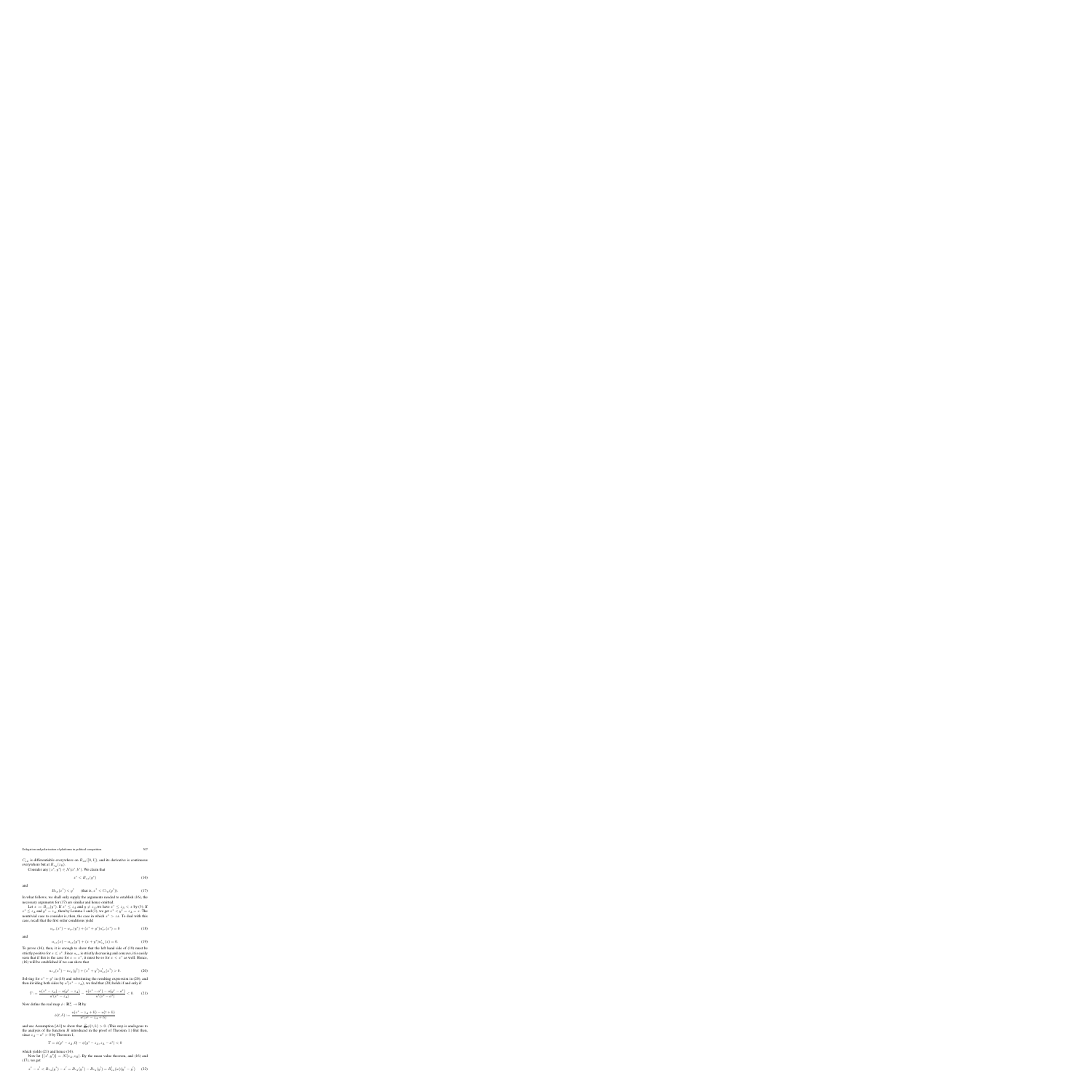and

$$
x^* - x' < C_{z_B}(y^*) - x' = C_{z_B}(y^*) - C_{z_B}(y') = C_{z_B}'(w')(y^* - y') \tag{23}
$$

for some  $w, w' \in [\min\{y^*, y'\}, \max\{y^*, y'\}]$ . If  $y \leq y'$ , then by (23) and the fact that  $C'_{z_B}(w') \geq 1$ , we obtain  $x - x' < y - y'$ . If  $y > y'$ , then by (22) and the fact that  $B'_{z_A}(w) \leq 1$ , we again get  $x - x' < y - y'$ . We thus conclude that  $x - y < x' - y'$  and the proof is complete.

*Proofs of Theorems 3 and 4.* While the arguments become considerably more tedious, Theorems 3 and 4 are proved in precisely the same way we have proved Theorems 1 and 2 above. For brevity, therefore, we omit these proofs here. The detailed arguments can be obtained from any one of the authors upon request.

#### **References**

- 1. Alesina, A. Rosenthal, H.: Partisan politics, divided government, and the economy. New York: Cambridge University Press 1995
- 2. Alesina, A., Rosenthal, H.: A theory of divided government. Econometrica **64**, 1311–1343 (1996)
- 3. Alesina, A., Rosenthal, H.: Polarized platforms and moderate policies with checks and balances. Journal of Public Economics **75**, 1–20 (2000)
- 4. Barlow R. E., Proschan, F.: Statistical theory of reliability and life testing. Silver Spring, MD: To Begin With 1981
- 5. Baron, D. P.: Electoral competition with informed and uninformed voter. American Political Science Review **88**, 33–47 (1994)
- 6. Blomberg, S. B., Harrington, J. E.: A theory of rigid extremists and flexible moderates with an application to the U.S. Congress. American Economic Review **90**, 605–620 (2000)
- 7. Calvert, R. L.: Robustness of the multidimensional voting model: candidates' motivations, uncertainty and convergence. American Journal of Political Science **29**, 69–95 (1985)
- 8. Caplin, A., Nalebuff, B.: Aggregation and social choice: a mean voter theorem. Econometrica **59**, 1–23 (1991)
- 9. Feddersen, T.: A voting model implying Duverger's Law and positive turnout. American Journal of Political Science **36**, 938–962 (1992)
- 10. Fershtman, C., Judd, K.L.: Equilibrium incentives in oligopoly. American Economic Review **77**, 927-940 (1987)
- 11. Fershtman, C., Kalai, E.: Unobserved delegation. International Economic Review **38**, 763–778 (1997)
- 12. Gerber, E., Morton, R.: Primary election systems and representation. Journal of Law, Economics, and Organization **14**, 304–324 (1998)
- 13. Ghosh, P.: Electoral competition, moderating institutions and political extremism. Mimeo, UBC (1999)
- 14. Katz, M.: Game-playing agents: Unobservable contracts as precommitments. Rand Journal of Economics **22**, 307–328 (1991)
- 15. Kockesen, L., Ok, E. A.: Strategic delegation by unobservable incentive contracts. Mimeo, NYU (1999)
- 16. Kockesen, L., Ok, E. A., Sethi, R.: The strategic advantage of negatively interdependent preferences. Journal of Economic Theory **92**, 274–299 (2000)
- 17. Ortuño-Ortin, I.: A spatial model of political competition and proportional representation. Social Choice and Welfare **14**, 427–438 (1997)
- 18. Poole, K. T., Rosenthal, H.: U.S. presidential elections 1968-1980: A spatial analysis. American Journal of Political Science **29**, 357–384 (1984)
- 19. Poole, K. T., Rosenthal, H.: Patterns of congressional voting. American Journal of Political Science **35**, 228–278 (1991)